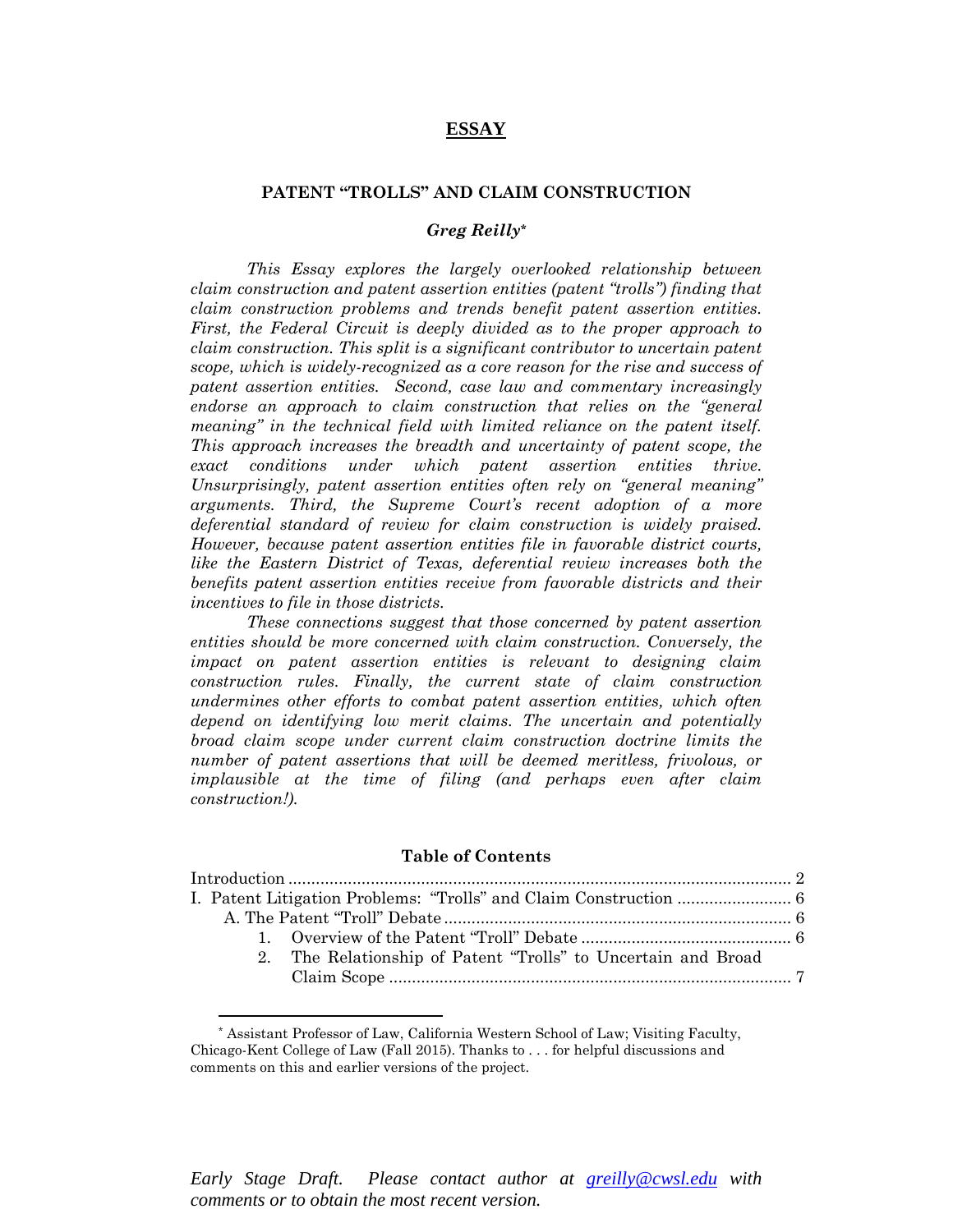| Greg Reilly |
|-------------|
|             |

| The Relationship of Claim Construction and Patent Scope  9<br>$1_{-}$ |  |
|-----------------------------------------------------------------------|--|
| $2_{-}$                                                               |  |
| C. The Disconnect Between Patent "Troll" Debates and Claim            |  |
|                                                                       |  |
| Claim Construction Problems and Trends Have, And Will, Benefit<br>II. |  |
|                                                                       |  |
| A. The Claim Construction Split, Uncertainty, and Patent Assertion    |  |
|                                                                       |  |
| How the Claim Construction Split Benefits Patent Assertion<br>1.      |  |
|                                                                       |  |
| 2. How Current Trends Benefit Patent Assertion Entities  17           |  |
| B. The General Meaning Approach, Uncertainty, Overbreadth, and        |  |
|                                                                       |  |
| How the General Meaning Approach Benefits Patent<br>1.                |  |
|                                                                       |  |
| How Current Trends Benefit Patent Assertion Entities  22<br>$2_{-}$   |  |
| C. The Standard of Review, Forum Choice, and Patent Assertion         |  |
|                                                                       |  |
| 1. How Deferential Review Benefits Patent Assertion Entities 24       |  |
| How Current Trends Benefit Patent Assertion Entities  28<br>$2_{-}$   |  |
| Lessons From the Intersection of Claim Construction and Patent<br>HI. |  |
|                                                                       |  |
| A. If You Care About Patent Assertion Entities, You Should Care       |  |
|                                                                       |  |
| B. Claim Construction Problems Undermine Other Efforts to Combat      |  |
|                                                                       |  |
|                                                                       |  |

### **INTRODUCTION**

Patent claim construction – the interpretation of the short paragraphs (or "claims") at the end of the patent that define the scope of the patentee's rights – is "overwhelmingly the most critical patent issue in litigation."1 It is also one of the most problematic and controversial. "Debates over whether the fundamental inquiry of patent law is broken, and what to do if it is, engross not only observers of the patent system, but also the judges of the U.S. Court of Appeals for the Federal Circuit, the appellate court entrusted with the control of patent law."2

1 R. Polk Wagner & Lee Petherbridge, *Did Phillips Change Anything? Empirical Analysis of the Federal Circuit's Claim Construction Jurisprudence*, *in* INTELLECTUAL PROPERTY & THE COMMON LAW 123, \_\_ (Shyamkrishna Balganesh ed., 2013). 2 Jeffrey A. Lefstin, *Claim Construction, Appeal, and the Predictability of* 

*Early Stage Draft. Please contact author at greilly@cwsl.edu with comments or to obtain the most recent version.* 

| ۰. |  |
|----|--|
|    |  |
|    |  |
|    |  |

*Interpretive Regimes*, 61 U. MIAMI L. REV. 1033, 1033 (2007).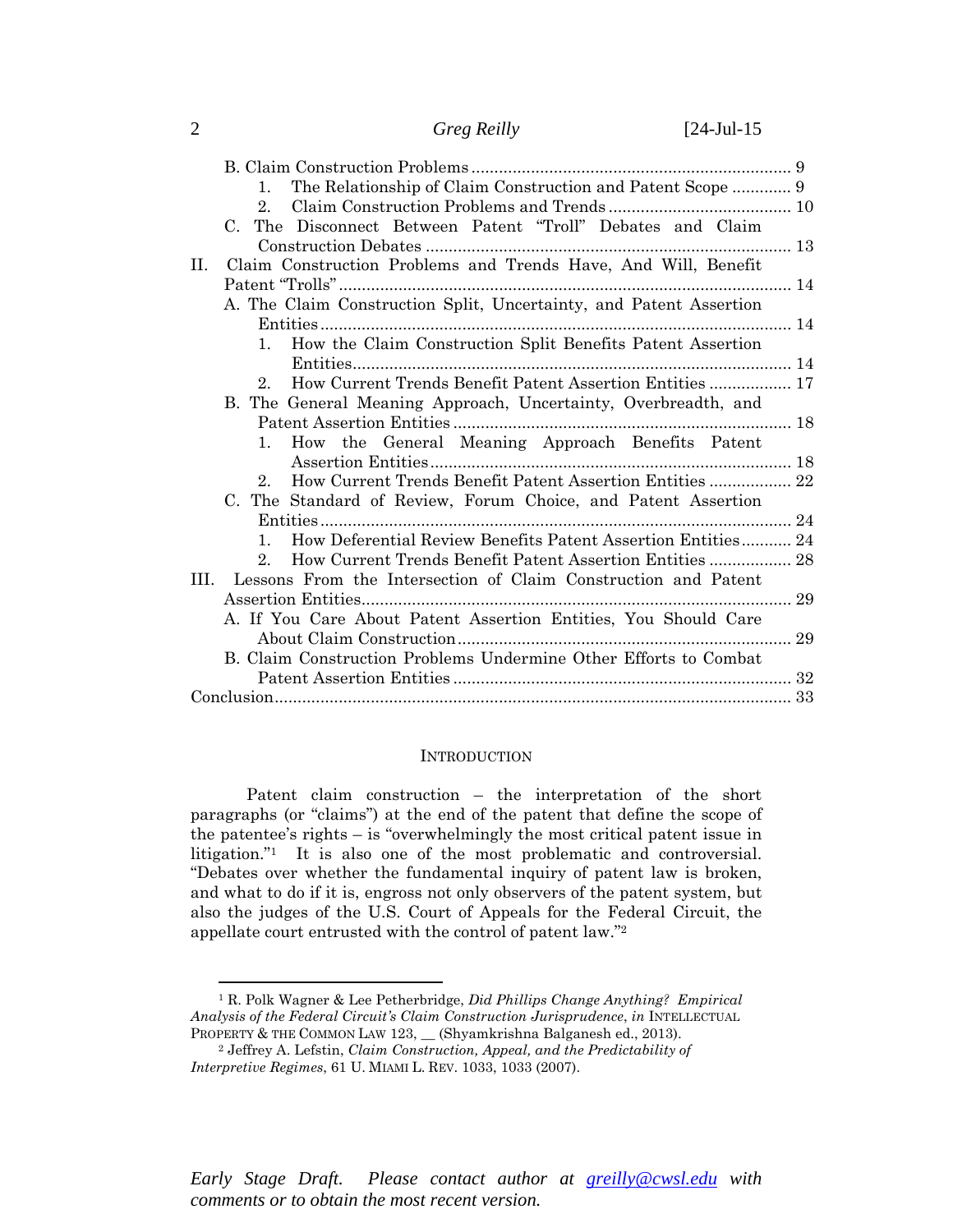Patent assertion entities – also known as non-practicing entities or, more pejoratively, patent "trolls" $3 -$  are also one of the most important, controversial, and arguably problematic issues in modern patent litigation. The debate over patent assertion entities has divided academics,<sup>4</sup> led Congress to debate major patent reform for the second time in less than five years,<sup>5</sup> and even caught the attention of the popular media, including an eleven minute segment on John Oliver's *Last Week Tonight*.6

Yet, the intersection of what are probably the two most important, controversial, and problematic aspects of modern patent litigation has been largely overlooked. Unexplored are the related questions of how claim construction has contributed to the rise and/or viability of patent assertion entities and what concerns about patent assertion entities mean for the claim construction debates. Frankly, this is surprising. Problems with patent scope – both uncertainty and overbreadth of patent scope – are frequently identified as contributing to the rise and success of patent assertion entities.7 And "claim construction is fundamental to determining a patent's scope."8 The potential link between claim construction and patent assertion entities is, well, patent.

This Essay tackles the overlooked connection between patent assertion entities and claim construction. In broad strokes, the Essay develops three major themes. First, problems with claim construction are significant contributors to the uncertainty and breadth of claim scope,

 $\overline{a}$ 

<sup>3</sup> The terms patent assertion entity ("PAE"), non-practicing entity ("NPE"), and patent troll ("troll") have slightly different connotations but are often used interchangeably. *See* David L. Schwartz & Jay P. Kesan, *Analyzing the Role of Non-Practicing Entities in the Patent System*, 99 CORNELL L. REV. 425, 426 (2014) (summarizing terminology). 4 *Compare* Letter to Congress by 51 Legal and Economics Scholars Who Study

Innovation, Intellectual Property Law, and Policy (Mar. 2, 2015), available at http://www.utdallas.edu/~ugg041000/IPScholarsLettertoCongress\_March\_2\_2015.pdf ("PAE litigation has been costing firms tens of billions of dollars per year since 2007."), *with* Letter to Congress by 40 Economists and Law Professors Who Conduct Research in Patent Law and Policy (Mar. 10, 2015), available at http://cpip.gmu.edu/wpcontent/uploads/2015/03/Economists-Law-Profs-Letter-re-Patent-Reform.pdf ("[M]uch of the information surrounding the patent policy discussion, and in particular the discussion of so-called "patent trolls," is either inaccurate or does not support the conclusions for which it is cited."). 5 *See* Greg Reilly, *Linking Patent Reform with Civil Litigation Reform*, 47 LOY. U.

CHI. L.J. (forthcoming 2015) (providing overview of current patent reform efforts); *see also* Leahy-Smith America Invents Act, Pub. L. 112-29, 125 Stat. 284 (2012).

<sup>6</sup> Last Week Tonight with John Oliver: Patents (HBO) (Apr. 19, 2015), available at https://www.youtube.com/watch?v=3bxcc3SM\_KA. 7 James Bessen, *The patent troll crisis is really a software patent crisis*,

WASHINGTON POST (Sept. 3, 2013), http://www.washingtonpost.com/blogs/theswitch/wp/2013/09/03/the-patent-troll-crisis-is-really-a-software-patent-crisis/. 8 Jeffrey A. Lefstin, *Claim Construction, Appeal, and the Predictability of* 

*Interpretive Regimes*, 61 U. MIAMI L. REV. 1033, 1034 (2007).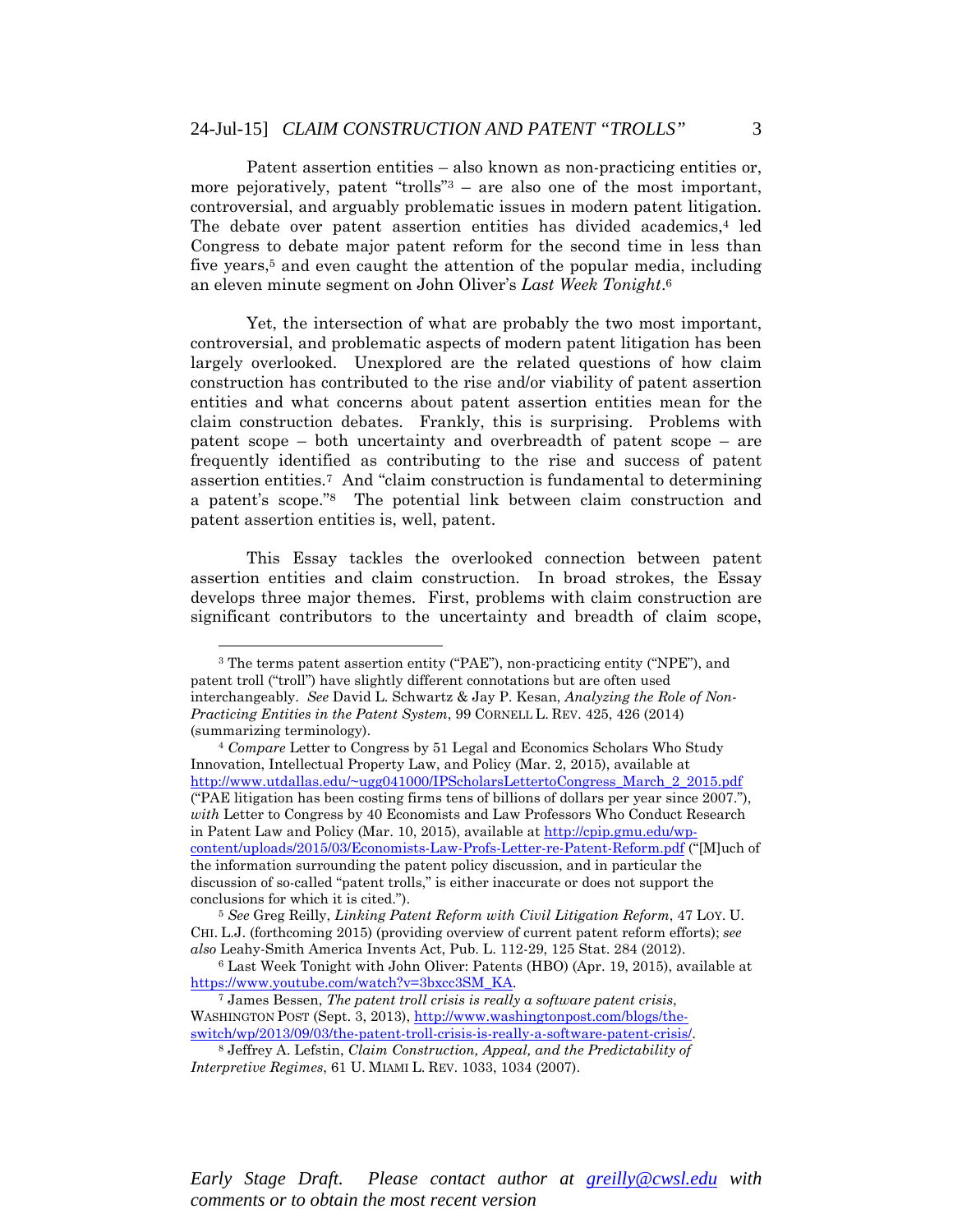which fuel patent assertion entities. Second, current trends in the claim construction debates, both in the courts and the academy, will benefit patent assertion entities. If patent assertion entities are as problematic as widely seen, the patent community would be wise to reconsider the direction in which claim construction is moving. Third, the problems and trends in claim construction undermine other efforts to combat patent assertion entities by making it easier for patent assertion entities to assert a non-frivolous litigation position supportable under current law.

More specifically, an outcome-determinative split within the Federal Circuit as to the proper approach to claim construction creates significant uncertainty about claim scope that cannot be resolved without litigation.9 Uncertain claim scope is widely seen as fueling patent assertion entities. Yet, courts and commentators are increasingly ignoring or downplaying the claim construction split when discussing patent notice problems. Some even suggest, contrary to empirical evidence, that the split has been resolved.10

 Second, a claim construction approach that emphasizes the general meaning in the technical field and permits only limited resort to the disclosure in the patent itself continues to garner precedential and scholarly support. This approach undermines ex ante predictability of claim scope because it depends on testimony of expert witnesses and other evidence created or identified by the parties ex post in litigation, rather than on the publicly-available and static patent document. Moreover, even its proponents acknowledge that it produces broader claim scope. Uncertain and broad claim scope are conditions in which patent assertion entities thrive, and, unsurprisingly, they tend to rely on the general meaning line of cases.11 Yet, even as general trends in patent law seek to constrain patent assertion entities, case law and scholars increasingly endorse the general meaning claim construction approach.<sup>12</sup>

Finally, the standard of appellate review for claim construction has long been the focal point of claim construction debates, with widespread calls in the academy and the bar for more deferential review. The Supreme Court's recent decision in *Teva v. Sandoz* heeded those calls, rejecting the Federal Circuit's de novo standard and providing greater deference to district court claim constructions. *Teva* largely has been lauded by the patent community, even though it is likely to help patent assertion entities. 13 After *Teva*, district judges have incentives to place great reliance on expert evidence and other external evidence, and little reliance on the

 $\overline{a}$ 

<sup>9</sup> *See* Part II.A.1, *infra*. 10 *See* Part II.A.2, *infra*. 11 *See* Part II.B.1, *infra*. 12 *See* Part II.B.2, *infra*. 13 *See* Part II.C.2, *infra*.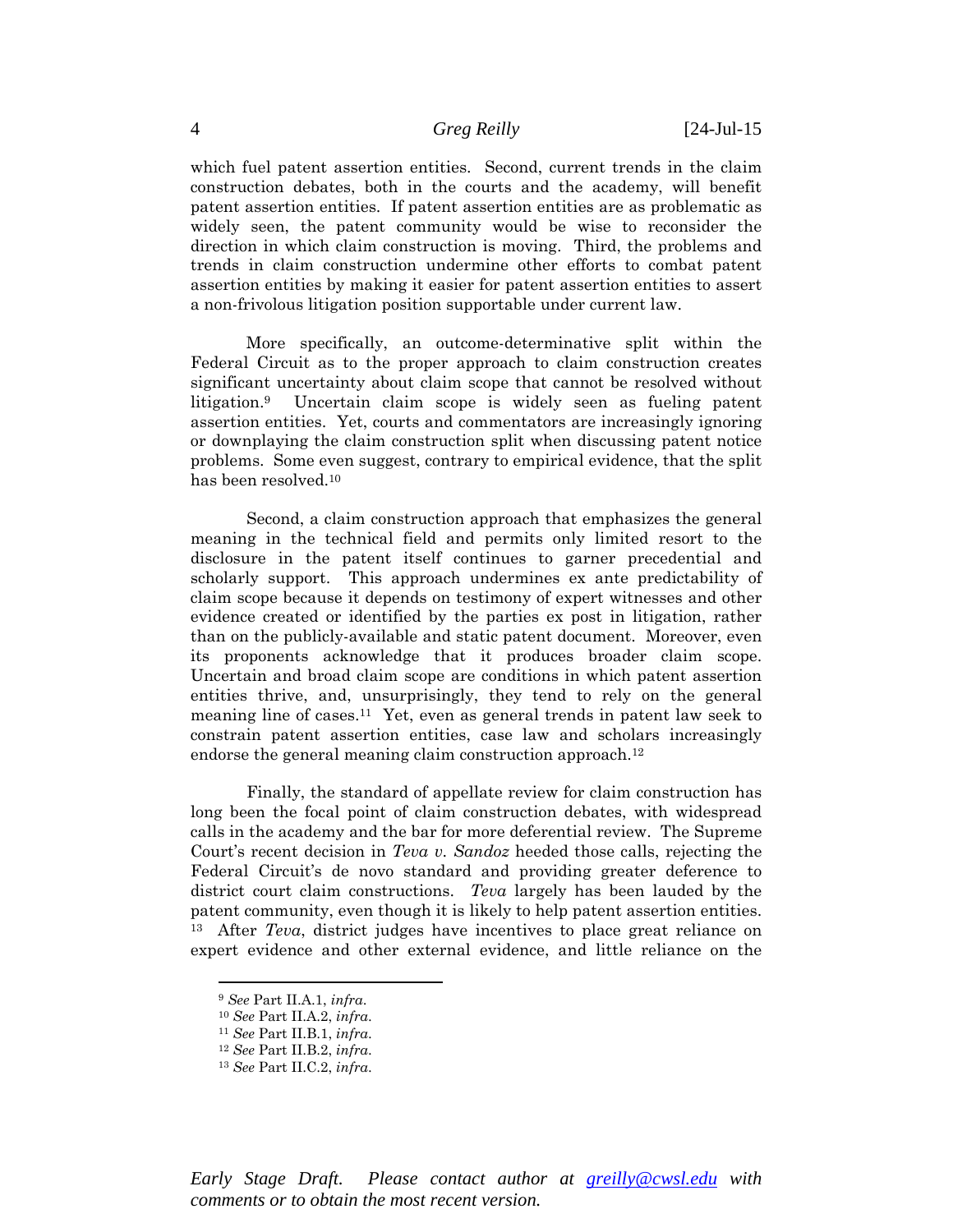patent document itself, which will tend to create broader claims and greater uncertainty. Moreover, patent assertion entities overwhelmingly file in the U.S. District Court for the Eastern District of Texas, which tends to favor patentees in a variety of ways, including claim construction. More deferential review means more power for district courts, which accentuates patent assertion entities' advantage from choosing the forum and incentivizes districts that cater to patent assertion entities to adopt propatentee claim constructions.14

Having described the connection between claim construction problems and trends and patent assertion entities, the obvious question is what does it all mean? For those untroubled by patent assertion entities, perhaps not much. But for the majority of the patent community that worries, to varying extents, about the consequences of patent assertion entities for innovation, competition, and patent litigation, this Essay suggests that they should pay more attention to claim construction. If patent assertion entities are as problematic as widely thought, the current direction of claim construction is far from optimal.15 Claim construction trends also undermine efforts to combat patent assertion entities not directly related to claim construction. A variety of current proposals – pleading standards, Rule 11 sanctions, fee shifting – attempt to punish patent assertion entities for bringing frivolous, meritless, or weak claims. However, the uncertainty and breadth of potential claim scope created by the claim construction issues addressed in this Essay make it easier for a patent assertion entity to identify a reasonable litigation position, undermining efforts to weed out claims based on their merits.16

Of course, there may be ways to address patent assertion entities without altering the direction of claim construction, such as venue reform, restricting functional claiming, improving patent examination, etc. And the current claim construction trends benefitting patent assertion entities may be warranted for other reasons. At the very least, however, claim construction should be part of the patent assertion entity debate and the consequences for patent assertion entities should be part of the claim construction debates.17

Interestingly, and perhaps unsurprisingly, while courts, scholars, and most other commentators have overlooked the relationship between claim construction and patent assertion entities, the most popular targets for patent assertion entities – large technology companies like Google, Amazon.com, Yahoo!, Dell, and Twitter – have not. In amicus briefs in the Federal Circuit and Supreme Court, these companies reached conclusions

<sup>14</sup> *See* Part II.C.1, *infra*. 15 *See* Part III.A, *infra*. 16 *See* Part III.B, *infra*. 17 *See* Part III.A, *infra*.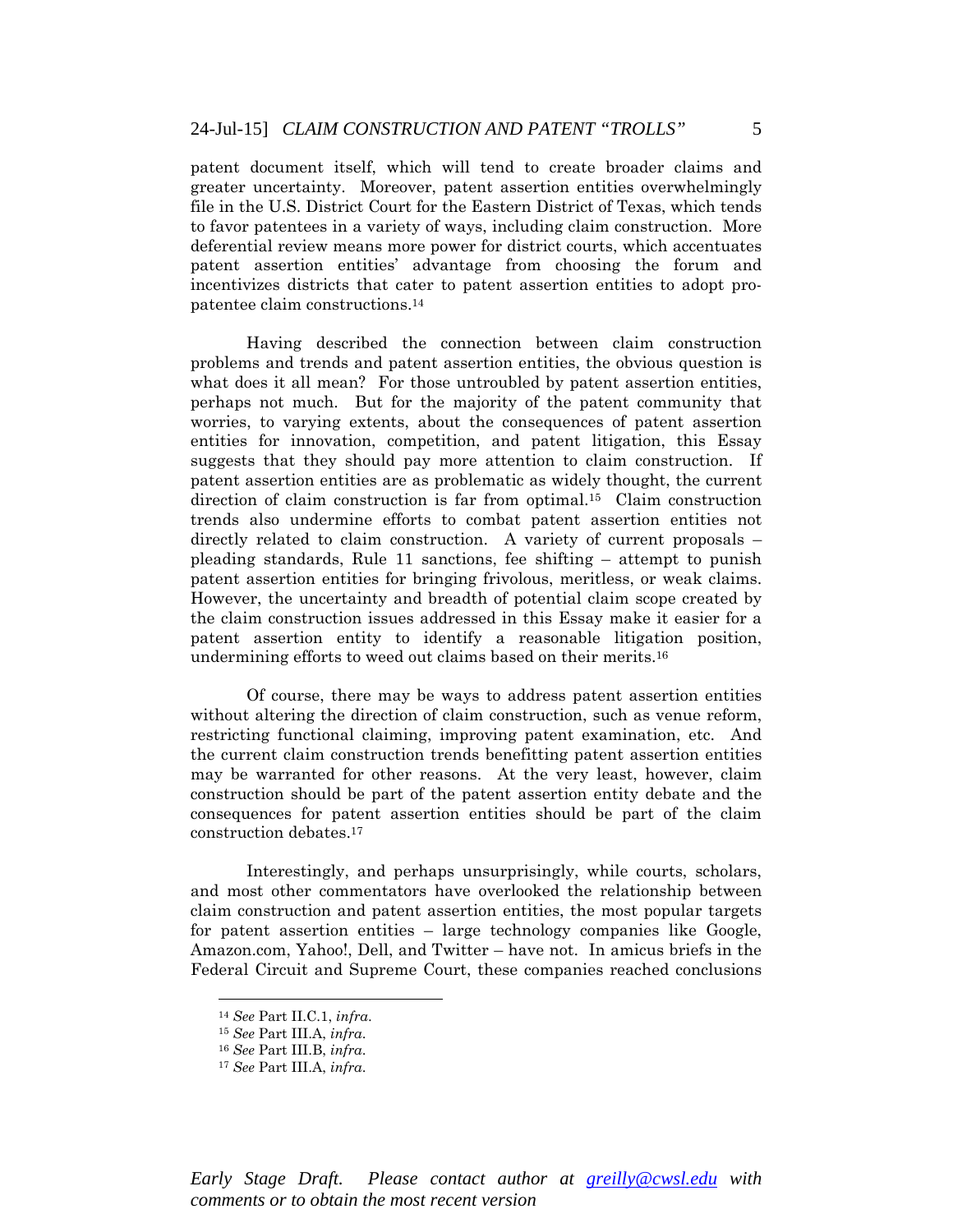similar to this Essay: the claim construction split results in uncertain patent scope; a patent-focused approach better promotes public notice than the "general meaning" approach; and deferential appellate review undermines public notice and benefits patent holders.18 The technology companies were clearly motivated by their experience with patent assertion entities, though they left the link largely implicit.19 This Essay makes that link explicit.

 Part I provides an overview of the parallel debates over patent assertion entities and claim construction. Part II draws the connections between claim construction and patent assertion entities. Part III evaluates the consequences of these connections. A short conclusion follows.

### I. PATENT LITIGATION PROBLEMS: "TROLLS" AND CLAIM CONSTRUCTION

Patent assertion entities and claim construction have been two of the most discussed and debated topics in patent law since the turn of this century, probably only rivaled or surpassed by patentable subject matter under 35 U.S.C. § 101. This Part provides brief background on the debates over each, before turning to the relationship of patent assertion entities and claim construction in the remainder of the Essay.

# *A. The Patent "Troll" Debate*

### 1. Overview of the Patent "Troll" Debate

In recent years, patent assertion entities have been central to most debates over the patent system. Patent assertion entities are estimated to have brought over 50% of all patent litigation in recent years.<sup>20</sup> They have received attention, and often criticism, from the White House, Congress, Supreme Court Justices, Federal Circuit judges, the Federal Trade Commission, corporations and industry groups, academics, the popular press, and the public at large.21

 $\overline{a}$ 

<sup>18</sup> Brief of Google Inc. et al. as Amici Curiae in Support of Respondents 20-22, *Teva Pharmaceuticals USA, Inc. v. Sandoz, Inc.*, 135 S.Ct. 831 (2015) (joined by Google, Dell, HP, Salesforce.com, Twitter, Yahoo!, Acushnet, eBay, Kaspersky Lab, Limelight Networks, Newegg, QVC, SAS Institute, and Xilink); Brief of Google Inc. et al. as Amicus Curiae in Support of Appellant 24-25 & n.3, *Lighting Ballast Control LLC v. Philips Elecs. N. Am. Corp.*, 744 F.3d 1272 (Fed. Cir. 2014) (en banc) (joined by Google,

<sup>&</sup>lt;sup>19</sup> Brief of Google Inc. et al. as Amici Curiae in Support of Respondents 26-27, *Teva Pharmaceuticals USA, Inc. v. Sandoz, Inc.*, 135 S.Ct. 831 (2015)<br><sup>20</sup> Executive Office of the President, Patent Assertion and U.S. Innovation, at 5

<sup>(2013),</sup> available at http://www.whitehouse.gov/sites/default/files/docs/patent\_report.pdf

<sup>21</sup> *See, e.g.*, Brian T. Yeh, *An Overview of the Patent "Troll" Debates*, CONGRESSIONAL RESEARCH SERVICE 1-2 (April 16, 2014); Executive Office of the President, Patent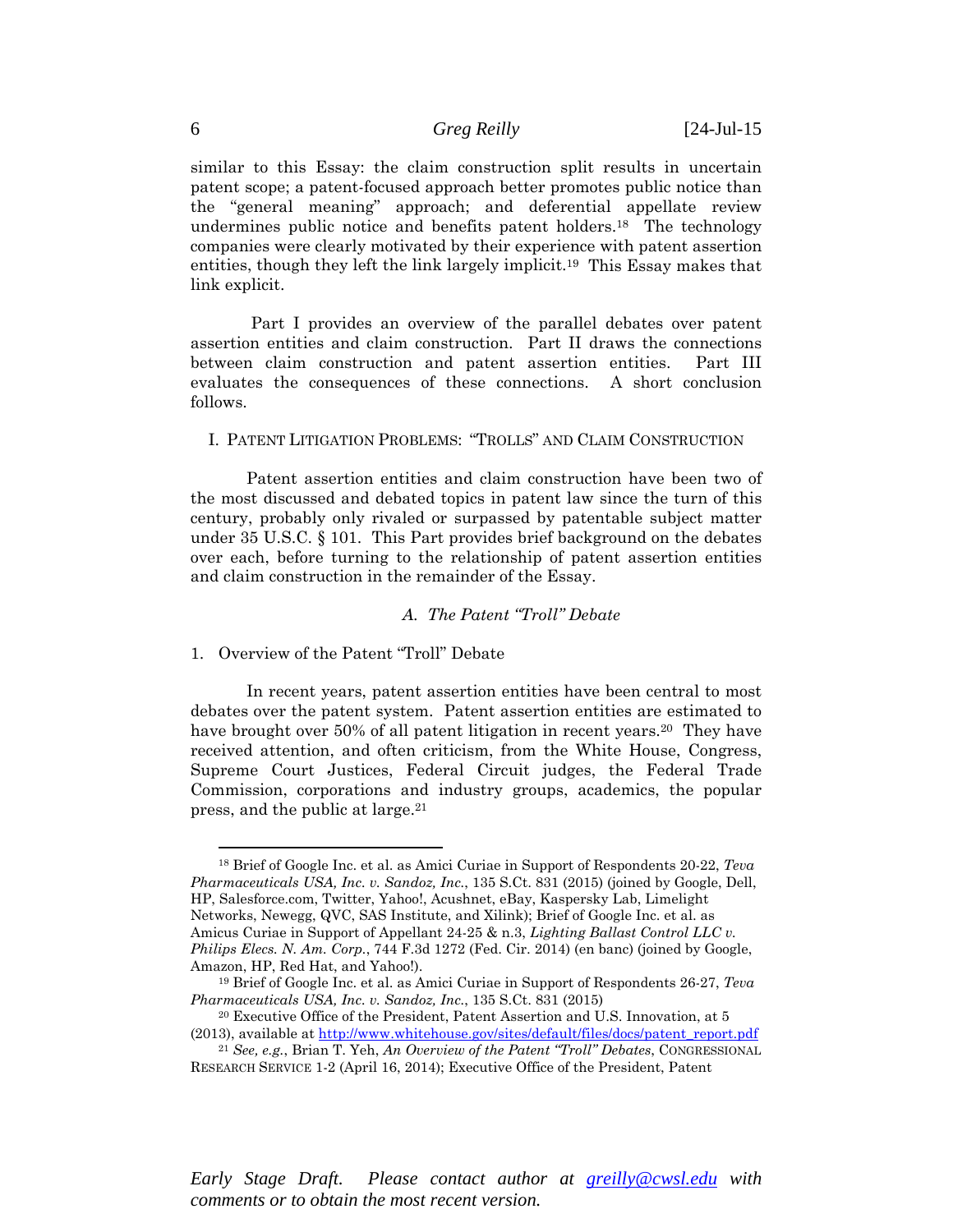Although the exact terminology and definitions vary, in rough terms, patent assertion entities are patent holders that do not commercialize inventions or transfer technology ex ante in a way that helps other companies develop products. Instead, patent assertion entities purchase patents for the purpose of extracting licensing fees by suing (or threatening to sue) companies that have already developed products allegedly covered by the patent.22

A vigorous debate exists within the patent community regarding patent assertion entities. The majority view is that patent assertion entities tax innovation, stifle research and development, enrich investors at the expense of product-producing companies, increase litigation and litigation costs, and bring weak claims. The minority view contends that criticisms of patent assertion entities are overblown and unsupported and/or that patent assertion entities are actually beneficial to innovation by adding liquidity to the patent market and increasing the returns for small inventors.23

The merits of this debate are complex, perhaps intractable, and beyond the Essay's scope. Instead, the Essay suggests that current claim construction rules and trends benefit, and perhaps even fuel, the patent assertion entity business model. Those interested in reforms to restrict patent assertion entities would be well-advised to focus at least some of their attention on claim construction.

2. The Relationship of Patent "Trolls" to Uncertain and Broad Claim Scope

Claim scope is central to discussions (especially criticisms) of patent assertion entities, with patent assertion entities associated with uncertain and broad claim scope.

First, the existence and success of the patent assertion entities is often attributed to patents with "fuzzy boundaries" and vague claims.24 Leading commentators suggest that patent assertion entities purposefully seek out patents with vague or ambiguous claim language for purchase.25

 $\overline{a}$ 

Assertion and U.S. Innovation, at 2 (2013), available at

http://www.whitehouse.gov/sites/default/files/docs/patent\_report.pdf; Randall R. Rader et al., *Making Trolls Pay in Court*, N.Y. TIMES (June 4, 2013); eBay Inc. v.

MercExchange, L.L.C., 547 U.S. 388, 396 (2006) (Kennedy, J., concurring).<br><sup>22</sup> Executive Office of the President, Patent Assertion and U.S. Innovation, at 3-4 (2013), available at http://www.whitehouse.gov/sites/default/files/docs/patent\_report.pdf

<sup>23</sup> Brian T. Yeh, *An Overview of the Patent "Troll" Debates*, CONGRESSIONAL

RESEARCH SERVICE 4-8 (April 16, 2014) (summarizing debate). 24 Brian T. Yeh, *An Overview of the Patent "Troll" Debates*, CONGRESSIONAL RESEARCH SERVICE 9-10 (April 16, 2014). 25 James Bessen et al., *The Private and Social Costs of Patent Trolls*, REGULATION,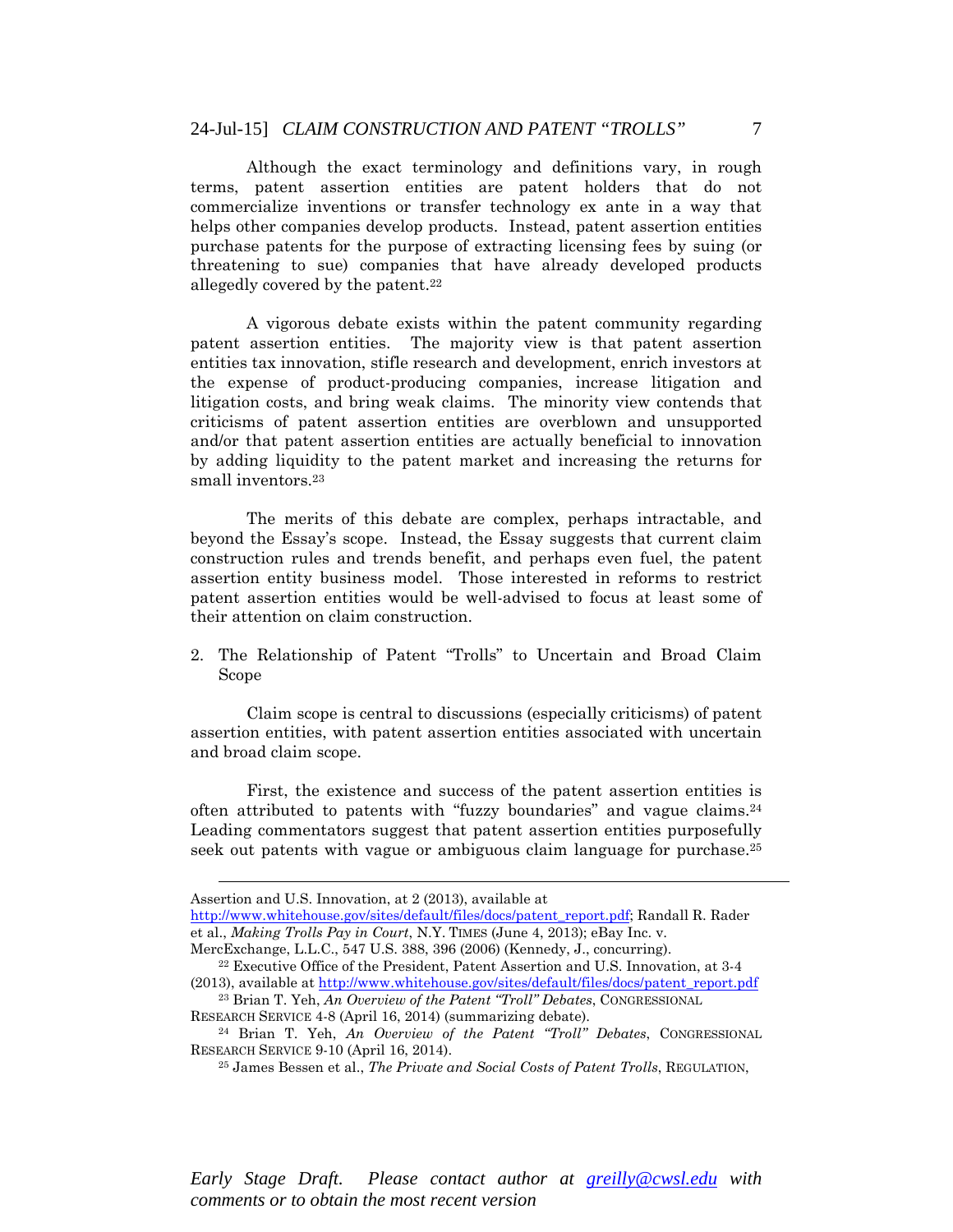This allows patent assertion entities to target technology that is different than that disclosed in the patent and developed after the patent issued but has now become firmly established in a way that allows patent assertion entities to extract payments from those dependent on a particular technology.26 Relatedly, vagueness in claim language allows patent assertion entities to assert their patents broadly to cover a wide range of technology that exists in the market, technology that may only have a tangential relationship to that described in the patent.<sup>27</sup> Importantly, technology users cannot avoid infringement ex ante before developing or adopting a technology because the vague claim language hinders efforts to identify or design around the subsequently asserted patent ex ante.<sup>28</sup>

Second, patent assertion entities are often said to rely on overly broad claim scope, whether because the patent claims are inherently broad or because the ambiguity and vagueness of claim language permits the patent assertion entity to read the claim broadly.29 Broad patent scope allows the patent assertion entity to assert the patent against nowestablished technologies developed after the patent issued, as well as to assert it broadly against a large number of products and companies. The result is increased returns from the patent assertion entity's investment in a patent.30

That patent assertion entities most commonly assert patents on software-related inventions confirms the importance of ambiguous and broad claim scope to their business model.<sup>31</sup> The most likely reason for the popularity of software patents among patent assertion entities is that software patents tend to have vague and broad claim language, often written in "functional" terms that define a goal, rather than a specific means of achieving that goal.32

 $\overline{a}$ 

http://www.whitehouse.gov/sites/default/files/docs/patent\_report.pdf

<sup>26, 26 (</sup>Winter 2011-2012). 26 James Bessen et al., *The Private and Social Costs of Patent Trolls*, REGULATION, 26, 26 (Winter 2011-2012); James Bessen, *The patent troll crisis is really a software patent crisis*, WASHINGTON POST (Sept. 3, 2013).<br><sup>27</sup> James Bessen, *The patent troll crisis is really a software patent crisis*,

WASHINGTON POST (Sept. 3, 2013).<br><sup>28</sup> James Bessen, *The patent troll crisis is really a software patent crisis*,

WASHINGTON POST (Sept. 3, 2013).<br><sup>29</sup> Executive Office of the President, Patent Assertion and U.S. Innovation, at 6

<sup>(2013),</sup> available at http://www.whitehouse.gov/sites/default/files/docs/patent\_report.pdf

<sup>30</sup> James Bessen, *The patent troll crisis is really a software patent crisis*,

WASHINGTON POST (Sept. 3, 2013); Executive Office of the President, Patent Assertion and U.S. Innovation, at 6 (2013), available at

<sup>31</sup> James Bessen & Michael J. Meurer, *The Direct Costs from NPE Disputes*, 99 CORNELL L. REV. 387, 394 (2014) (noting that 62% of NPE lawsuits involve software patents). <sup>32</sup> Executive Office of the President, Patent Assertion and U.S. Innovation, at 8

<sup>(2013),</sup> available at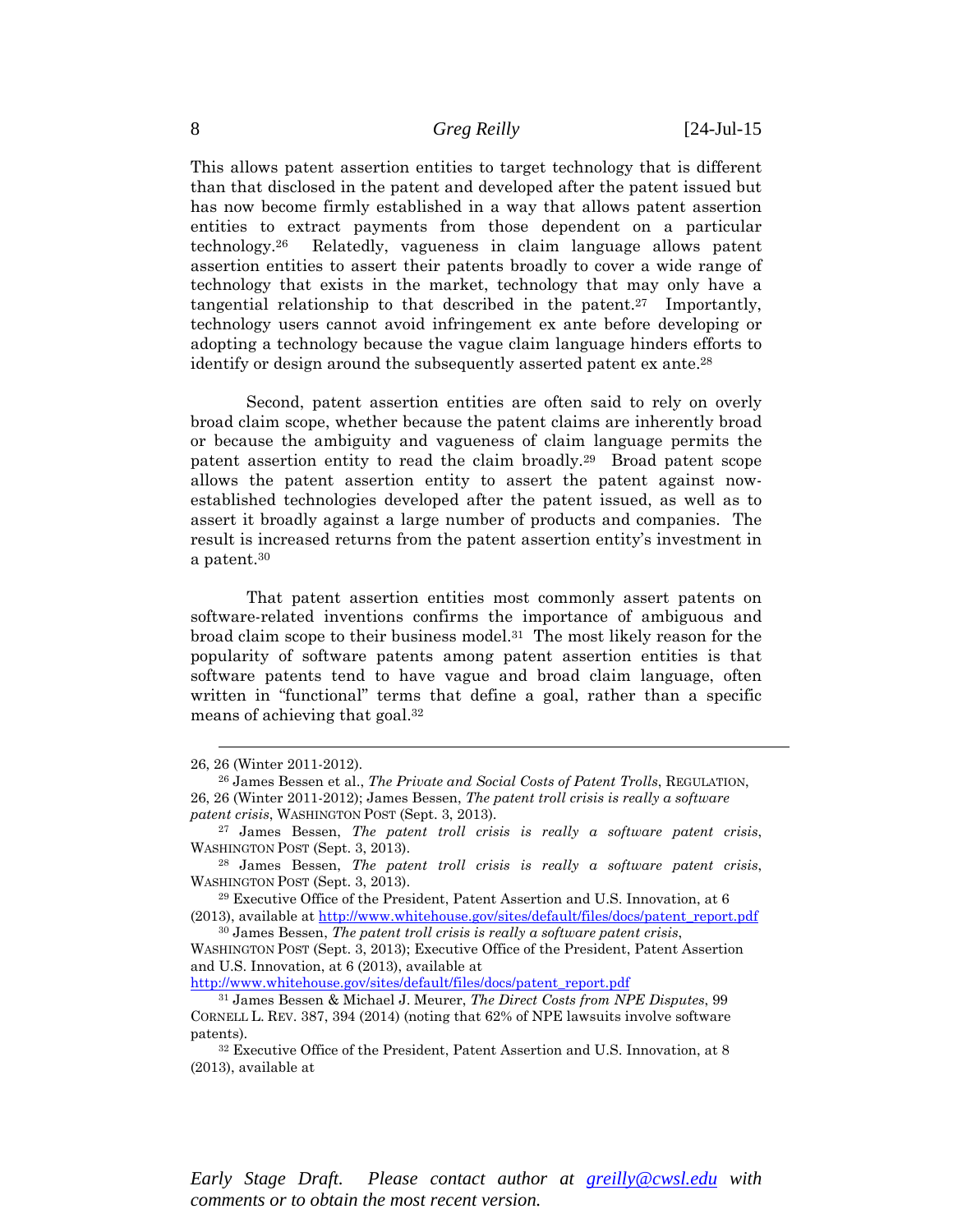#### *B. Claim Construction Problems*

#### 1. The Relationship of Claim Construction and Patent Scope

The legal rights conferred by a patent are judged by the "claims" at the end of the patent: numbered paragraphs that describe the scope of the invention in a single, often tortuously written sentence. Like the words of any other legal document, patent claims must be interpreted to be applied. This process is called "claim construction" in patent lingo. Claim construction is widely recognized as the most important step in patent litigation. It is a threshold step for virtually every other issue in a patent case. And it is often case-dispositive or at least case-determinative (limiting the issues, the range of the dispute, facilitating settlement, etc.) because there is little dispute over the how the technology works.33

The meaning of patent claim terms, like all words, is determined by the context in which they are used. The context for patent claim terms includes the rest of the claim at issue, other claims in the patent, the description of the invention in the part of the patent referred to as the "specification," and the record of the proceedings for obtaining the patent in the Patent and Trademark Office. These sources of context are known as "intrinsic evidence." The context for patent claim terms also includes information about the background meaning of the term to a skilled person in the field (known as a "person of ordinary skill in the art" in patent lingo), as evidenced by dictionaries, treatises and other scientific texts, other patents, and expert testimony. These sources of context are known as extrinsic evidence.<sup>34</sup> The relative weight of the intrinsic context versus extrinsic context is hotly disputed, as discussed in Part I.B.2, *infra*.

Claim construction is crucial to both the certainty and breadth of patent claims. "[C]laim construction is fundamental to determining a patent's scope"35 because the terms in a patent claim only acquire meaning, and therefore scope, when they are interpreted in the relevant context (*i.e.*, construed). Therefore, the process for interpreting claims – what context is consulted, in what order, for what purpose, etc. – will determine whether a claim has broad or narrow scope.36 Likewise, the extent to which the process for interpreting claims is well-known, predictable, and easily

 $\overline{a}$ 

http://www.whitehouse.gov/sites/default/files/docs/patent\_report.pdf; *see also* Mark A. Lemley, *Functional Claiming*, 2013 WISCONSIN L. REV. 905.<br><sup>33</sup> Greg Reilly, *Judicial Capacities and Patent Claim Construction: An Ordinary* 

*Reader Standard*, 20 MICH. TELECOMM. & TECH. L. REV. 243, 246, 256-257 (2014). 34 Greg Reilly, *Judicial Capacities and Patent Claim Construction: An Ordinary* 

*Reader Standard*, 20 MICH. TELECOMM. & TECH. L. REV. 243, 257-264 (2014). 35 Jeffrey A. Lefstin, *Claim Construction, Appeal, and the Predictability of Interpretive Regimes*, 61 U. MIAMI L. REV. 1033, 1034 (2007).<br><sup>36</sup> Christopher A. Cotropia, *Patent Claim Interpretation Methodologies and Their* 

*Claim Scope Paradigms*, 47 WM. & MARY L. REV. 49, 103-104 (2005).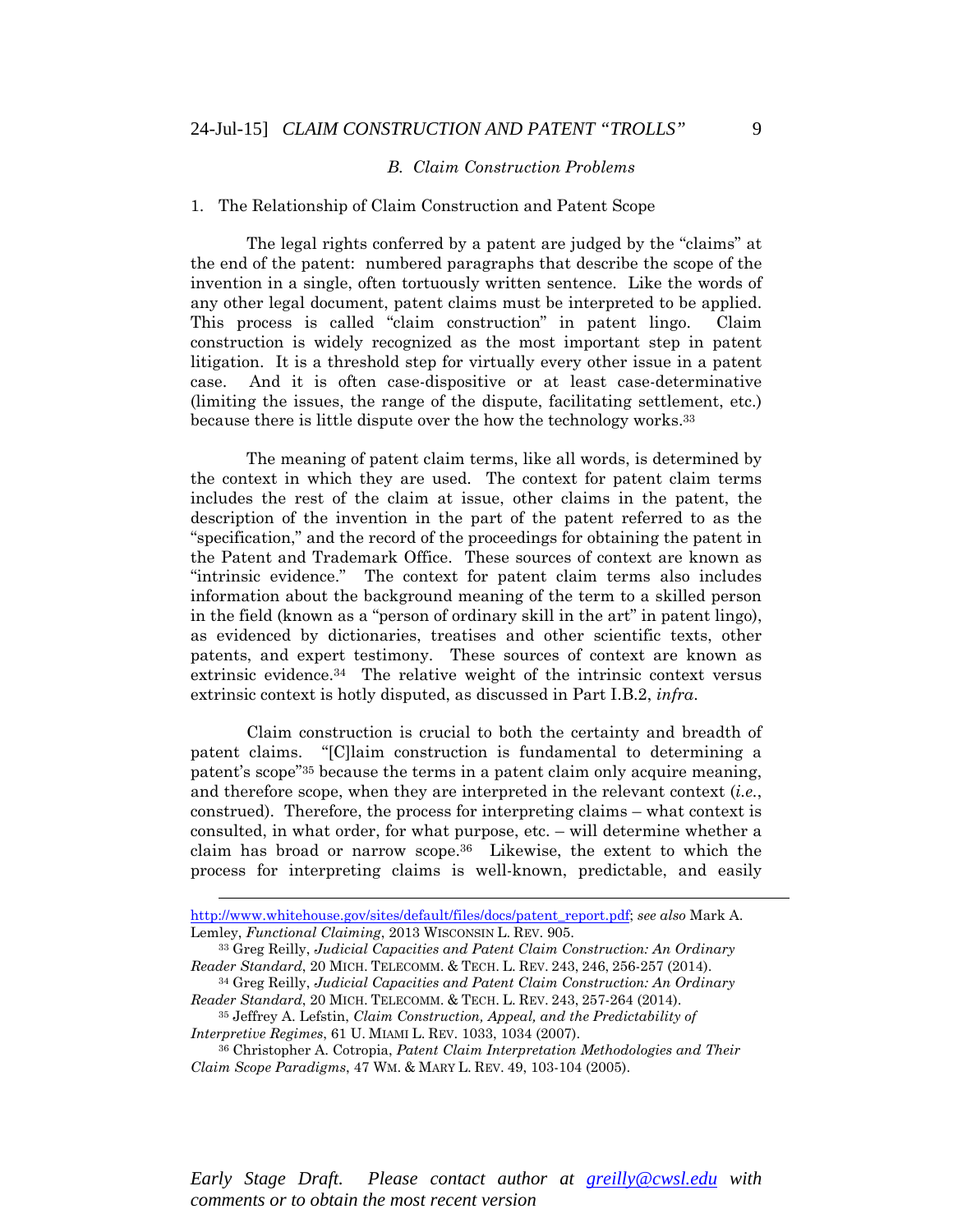replicable ex ante is a significant determinant of the certainty or uncertainty (more accurately, predictability or unpredictability) of patent scope.<sup>37</sup>

Unsurprisingly, uncertainty and overbreadth in patent claim scope often are associated with claim construction problems. For example, one commentator noted that "uncertainty over the proper procedure for claim construction has led to uncertainty in patent scope, which in turn negates the notice and boundary-staking functions to be performed by the patent claim."38 Another commentator pointed to flaws with the approach to claim construction as the cause of problematic breadth of patent claims.39

#### 2. Claim Construction Problems and Trends

Debates over claim construction have focused on two core problems. First, the primary focus of commentators has been the "uncertainty" created by the Federal Circuit's high rate of reversal of district court claim construction decisions.40 In previous work, I referred to the uncertainty created by high reversal rates as "ex post uncertainty" because it only affected the ability to evaluate claim scope after litigation had been filed *and* after the district court had issued a claim construction decision. I argued that "ex post uncertainty" was far less significant than the difficulty of evaluating claim scope in advance of litigation, which I called "ex ante unpredictability." Because the Federal Circuit's high reversal rate had little to no effect on ex ante predictability, I questioned the importance of the standard of review.41

Regardless, conventional wisdom held that the Federal Circuit's de novo standard of claim construction review created uncertain claim scope, with "an avalanche of critical commentary" and repeated, sharply split Federal Circuit en banc decisions.<sup>42</sup> Ultimately, the Supreme Court in *Teva v. Sandoz* held that the Federal Circuit must review the "evidentiary underpinnings" of claim construction for "clear error," rather than de

*Early Stage Draft. Please contact author at greilly@cwsl.edu with comments or to obtain the most recent version.* 

<sup>37</sup> Christopher A. Cotropia, *Patent Claim Interpretation Methodologies and Their* 

*Claim Scope Paradigms*, 47 WM. & MARY L. REV. 49, 99-100 (2005). 38 Kristen Osenga, *Linguistics and Patent Claim Construction*, 38 RUTGERS L.J. 61, 64 (2006). 39 *See* Oskar Liivak, *Rescuing the Invention from the Cult of the Claim*, 42 SETON

HALL L. REV. 1, 15-16 (2012). 40 Jeffrey A. Lefstin, *Claim Construction, Appeal, and the Predictability of* 

*Interpretive Regimes*, 61 U. MIAMI L. REV. 1033, 1034 (2007). 41 Greg Reilly, *Improvidently Granted: Why the Federal Circuit Chose the Wrong* 

*Claim Construction Issue for En Banc Review*, 80 U. CHI. L. REV. DIALOGUE 43, 47-48 (2013). 42 Jeffrey A. Lefstin, *Claim Construction, Appeal, and the Predictability of* 

*Interpretive Regimes*, 61 U. MIAMI L. REV. 1033, 1034 (2007); *see also* Lighting Ballast Control v. Philips Electronics, 744 F. 3d 1272 (Fed. Cir. 2014) (en banc).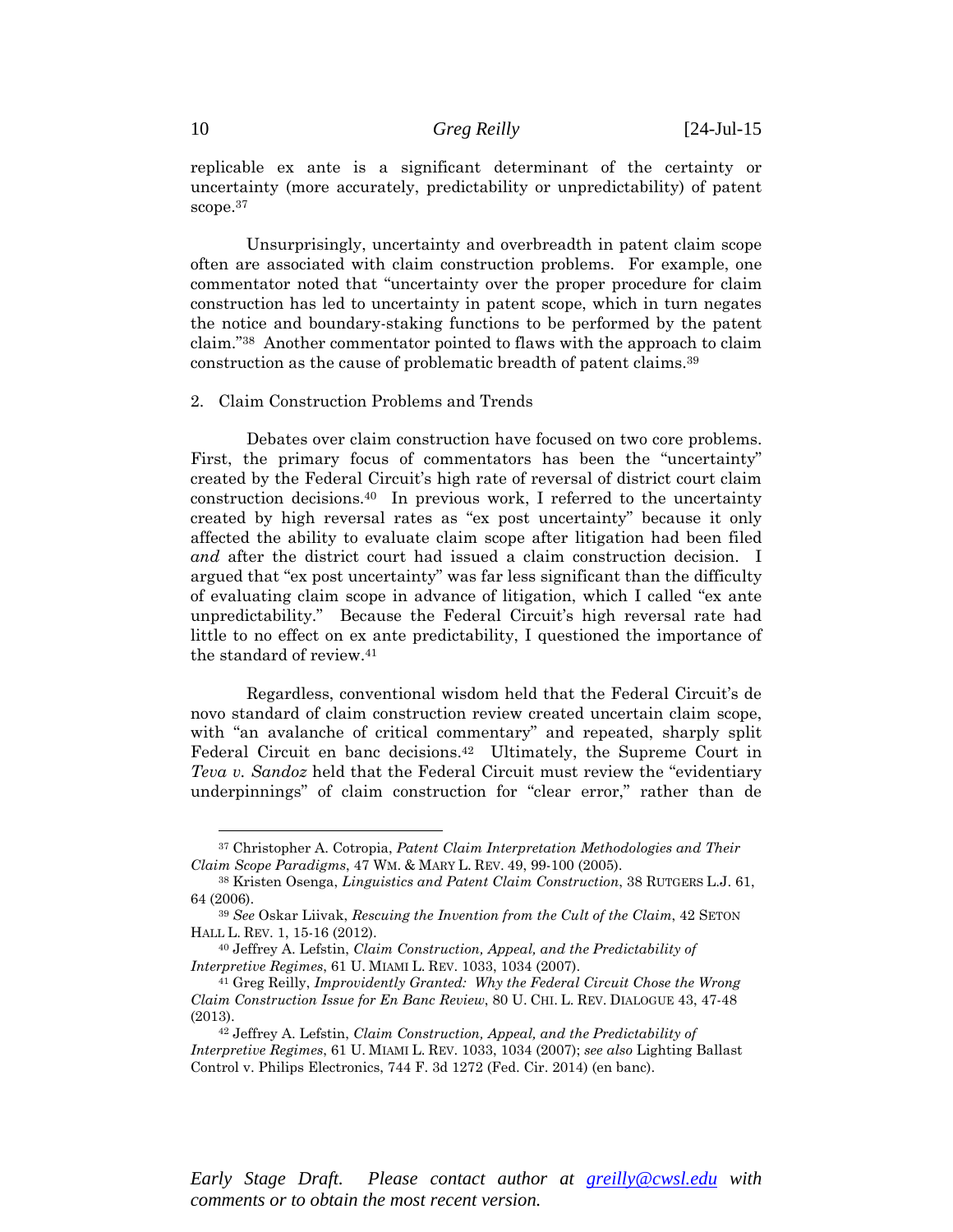novo.43

 $\overline{a}$ 

The second major problem with claim construction  $-$  a deep and persistent split within the precedent as to the proper approach to claim construction – has received comparatively less attention than the standard of review. Yet, because it directly affects ex ante predictability of claim scope, it is far more important.<sup>44</sup> Although variably described, commentators generally agree there are two identifiable and conflicting methodological approaches. The primary difference between the two approaches is to what extent claim construction should rely on the written description of the invention found in the portion of the patent referred to as the specification and to what extent it should rely on the background or general meaning of the claim term in the field of invention. Put another way, the split is over what constitutes the primary context for understanding patent claim terms: the patent itself or the background or general knowledge in the field.45

The first claim construction methodology, which I call the "general meaning" approach (and others refer to as the "heavy presumption" or "procedural" approach), emphasizes the background or general meaning in the field, with only a limited role for the specification to alter this meaning. Under this approach, claim construction begins with a "heavy presumption" in favor of the "general," "plain," and or "ordinary" meaning of the claim term to a skilled person in the field. Although not explicitly stated, this general meaning is presumably identified through extrinsic evidence of the understanding in the field, such as expert testimony, dictionaries, or scientific texts. Claim construction then turns to the specification to see if the patentee varied this general meaning. Importantly, this approach severely limits variance from the general meaning, permitting a "quite narrow" exception to general meaning only if the specification meets an "exacting standard." Specifically, the patentee must have "clearly set forth" an express definition different from the general meaning or used "expressions of manifest exclusion or restriction" that clearly and unmistakably disclaimed claim scope.46

<sup>43</sup> *Teva Pharmaceuticals USA, Inc. v. Sandoz, Inc.*, 135 S.Ct. 831 (2015). 44 Greg Reilly, *Improvidently Granted: Why the Federal Circuit Chose the Wrong* 

*Claim Construction Issue for En Banc Review*, 80 U. CHI. L. REV. DIALOGUE 43 (2013). 45 For a more detailed description and analysis of the methodological split, *see* Greg

Reilly, *Judicial Capacities and Patent Claim Construction: An Ordinary Reader Standard*, 20 MICH. TELECOMM. & TECH. L. REV. 243, 246-248, 256-266 (2014), upon which the following paragraphs rely.<br><sup>46</sup> Examples of this approach include: Thorner v. Sony Computer Ent'mt Am. LLC,

<sup>669</sup> F.3d 1362, 1365-66 (Fed. Cir. 2012); Retractable Techs., Inc. v. Becton, Dickinson & Co., 659 F.3d 1369, 1371 (Fed. Cir. 2011) (Moore, J. dissenting from the denial of the petition for rehearing en banc). For further description of this approach, *see* Greg Reilly, *Judicial Capacities and Patent Claim Construction: An Ordinary Reader Standard*, 20 MICH. TELECOMM. & TECH. L. REV. 243, 262-263 (2014).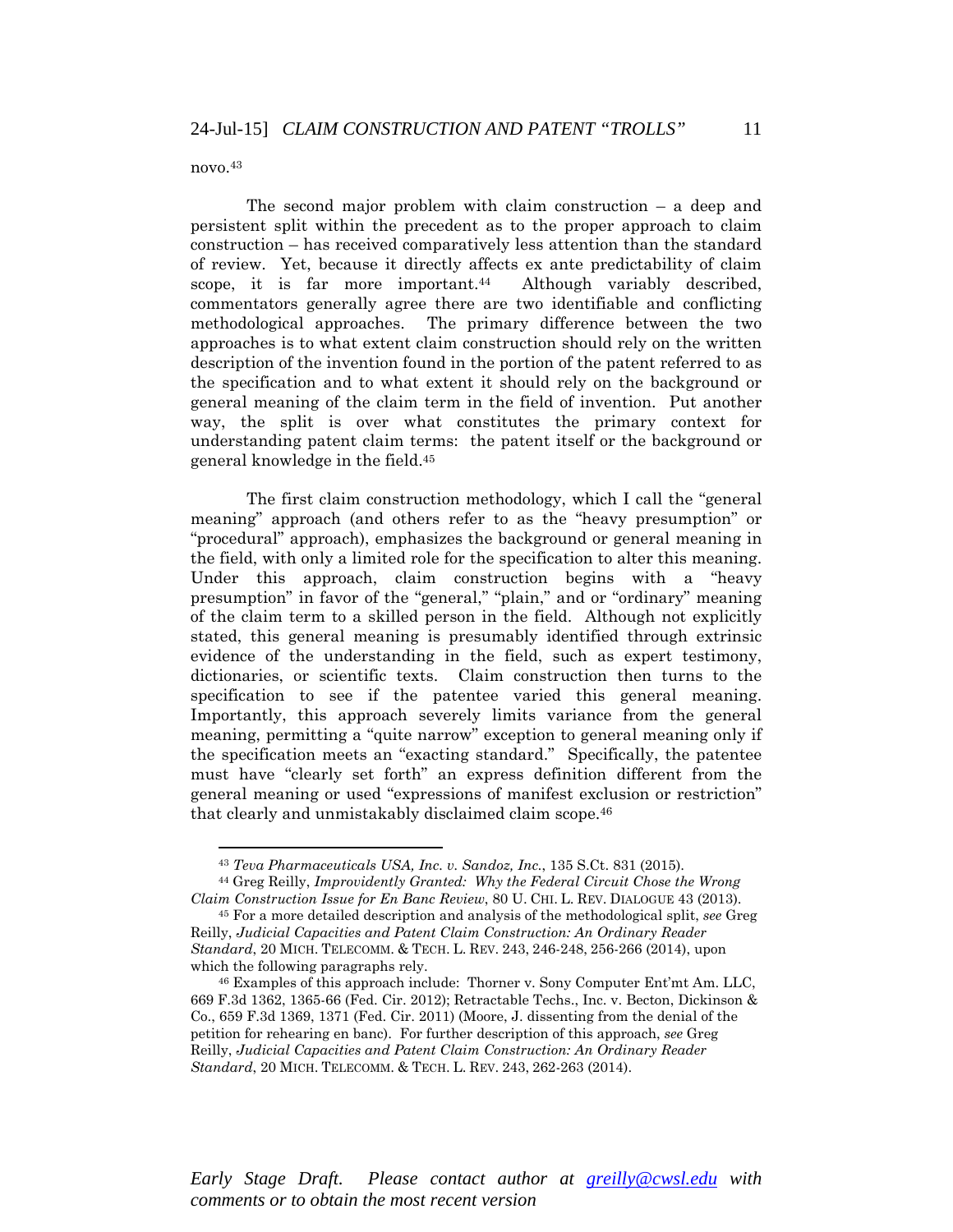The second approach to claim construction, which I call the "patentfocused approach (and others refer to as the "*Phillips*," "*Vitronic*," or "holistic" approach) emphasizes the meaning that the claim term bears in the patent itself, regardless of the meaning it would generally have in the field of the invention. A claim term's meaning is primarily derived by the contextual clues provided in the specification, which can define a claim term explicitly or implicitly. Extrinsic evidence can provide useful background information to understand the specification but cannot support a claim interpretation broader than that suggested by the specification.<sup>47</sup>

The Federal Circuit's 2006 en banc decision in *Phillips v. AWH Corp.* seemed to resolve the methodological split in favor of a patentfocused approach.48 Unfortunately, empirical evidence demonstrates that the Federal Circuit's precedent remains as divided on claim construction methodology as before *Phillips*.49 Despite Phillips' fairly clear endorsement of a patent-focused approach, "courts have quietly been shifting back towards a 'heavy presumption of ordinary meaning' . . . with only limited exceptions when there has been lexicography or an express disclaimer," a "trend [that] has been largely without fanfare."50

The methodological split is not just a matter of semantics. Federal Circuit judges acknowledge a "fundamental split within the court as to . . . the proper approach to claim interpretation."51 Empirical evidence confirms that the outcome of claim construction appeals depends on the methodological preference of the panel of Federal Circuit judges and that most disputes over claim construction result from disagreements over methodology. Specifically, 95% of splits within Federal Circuit panels and 75-82% of Federal Circuit reversals of district court claim constructions result from differences in the methodological approach applied.52

<sup>47</sup> An example of this approach is Vitronics Corp. v. Conceptronic, Inc., 90 F.3d 1576, 1582-83 (Fed. Cir. 1996). For further description of this approach, *see* Greg Reilly, *Judicial Capacities and Patent Claim Construction: An Ordinary Reader Standard*, 20 MICH. TELECOMM. & TECH. L. REV. 243, 263-264 (2014). 48 Phillips v. AWH Corp., 415 F.3d 1303, 1313 (Fed. Cir. 2005) (en banc).

<sup>49</sup> R. Polk Wagner & Lee Petherbridge, *Did* Phillips *Change Anything? Empirical Analysis of the Federal Circuit's Claim Construction Jurisprudence*, *in*  INTELLECTUAL PROPERTY & THE COMMON LAW 123 (Shyamkrishna Balganesh

ed., 2013). 50 Steven C. Carlson & Uttam G. Dubal, *Federal Circuit Boosts Patent Owners on Claim Construction*, MANAGING INTELLECTUAL PROPERTY (Oct. 9, 2013).<br><sup>51</sup> Retractable Techs., Inc. v. Becton, Dickinson & Co., 659 F.3d 1369, 1373 (Fed.

Cir. 2011) (Moore, J. dissenting from the denial of the petition for rehearing en banc). 52 R. Polk Wagner & Lee Petherbridge, *Is the Federal Circuit Succeeding? An Empirical Assessment of Judicial Performance*, 152 U. PA. L. REV. 1105, 1143-44, 1163-

<sup>70 (2004).</sup>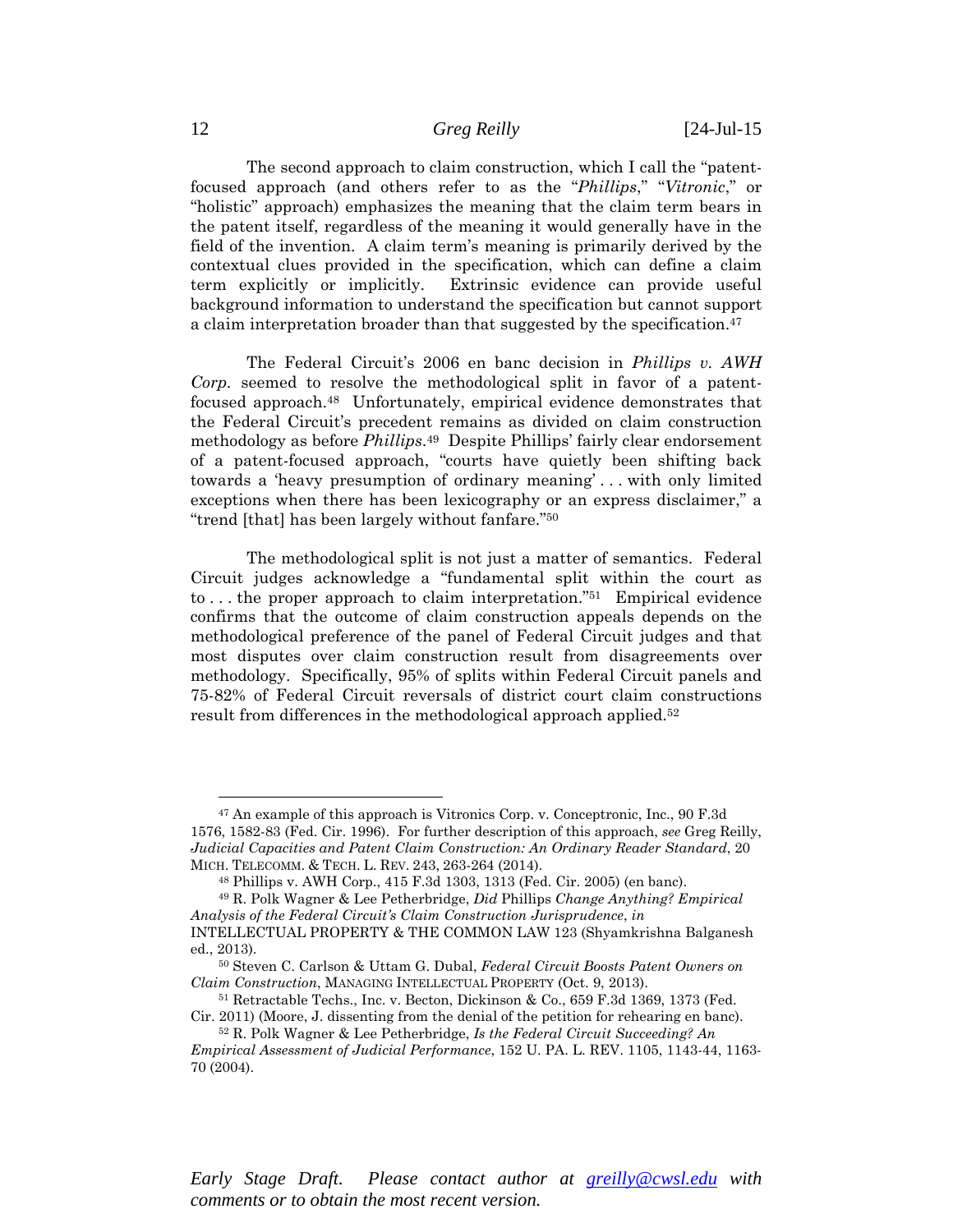## *C. The Disconnect Between Patent "Troll" Debates and Claim Construction Debates*

The role of claim construction has been largely absent from debates over patent assertion entities. Claim construction reform is not on the agenda for current patent reform efforts focused on combatting patent assertion entities.53 Rather than seeing claim construction as part of the patent assertion entity "problem," reform efforts treat it as part of the solution. Patent reform legislation would import the process for claim construction used in the district courts – long bemoaned by commentators – into U.S. Patent and Trademark Office ("PTO") proceedings where the validity of the patent is challenged after the patent has been issued by the PTO.54 Other patent reform proposals would stay almost all discovery until after claim construction, on the assumption that claim construction will successfully weed out frivolous or weak claims brought by patent assertion entities.55

Even though claim construction has previously been blamed for uncertain and broad claim scope, efforts to reduce the uncertainty and breadth of claim scope as a means of addressing the patent assertion entity "problem" have focused on a variety of other mechanisms. The most popular proposals focus on strengthening the requirements of 35 U.S.C. § 112 that the claims be "definite" and that the patent include a "written description" demonstrating that the patentee possessed the invention at the time of filing and an enabling disclosure that permits a skilled person in the field to make and use the invention.56 Other proposals include reducing the ability of patentees to hide or delay patent applications in the Patent and Trademark Office<sup>57</sup> and including glossaries of key claim terms within the patent.<sup>58</sup> Claim construction, however, has been ignored. To the contrary, overestimating the impact of *Phillips v. AWH Corp.* in resolving the Federal Circuit's methodological split, the Federal Trade Commission concluded that current claim construction doctrine "marks a beneficial step from the perspective of public notice."59

 $\overline{a}$ 

<sup>53</sup> Patent Progress's Guide to Federal Patent Reform Legislation, available at http://www.patentprogress.org/patent-progress-legislation-guides/patent-progresssguide-patent-reform-legislation/ (last visited May, 30, 2015). 54 Innovation Act, H.R. 9, § 9(b) (114th Cong., 1st Session).

<sup>55</sup> Innovation Act, H.R. 9, § 3(d) (114th Cong., 1st Session); PATENT Act, S. 1137, § 5 (114th Cong., 1st Session). 56 Brian T. Yeh, *An Overview of the Patent "Troll" Debates*, CONGRESSIONAL

RESEARCH SERVICE 17 (April 16, 2014). 57 Brian T. Yeh, *An Overview of the Patent "Troll" Debates*, CONGRESSIONAL

RESEARCH SERVICE 17 (April 16, 2014).<br><sup>58</sup> Fed. Trade Comm'n., The Evolving IP Marketplace: Aligning Patent Notice &

REMEDIES WITH COMPETITION 110 (2011) [hereinafter FTC REPORT].<br><sup>59</sup> FED. TRADE COMM'N., THE EVOLVING IP MARKETPLACE: ALIGNING PATENT NOTICE &

REMEDIES WITH COMPETITION 102 (2011) [hereinafter FTC REPORT].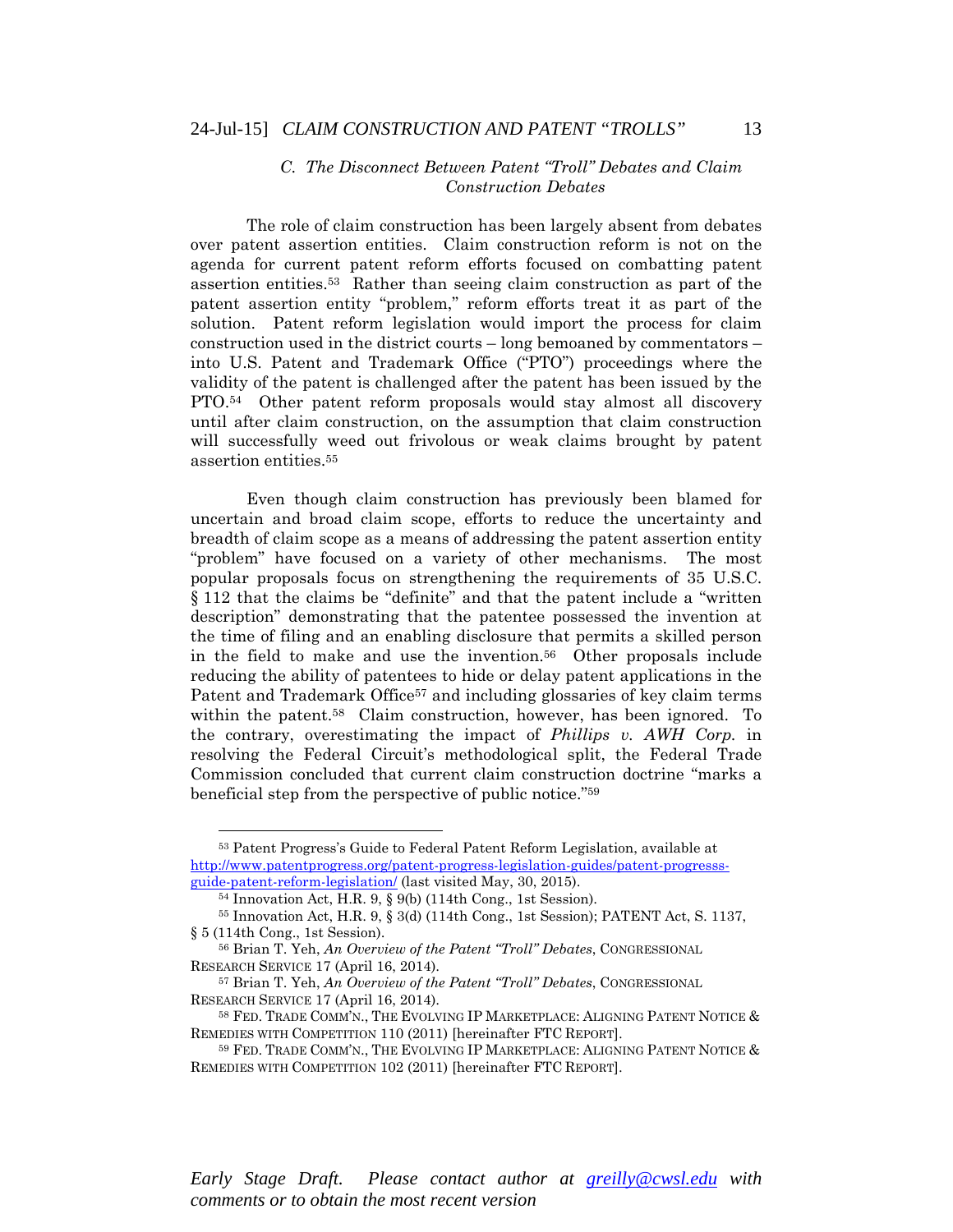One connection between patent assertion entities and claim construction has been recognized. Commentators have noted the inherent difficulty of interpreting software patents and the uncertainty that results.60 Professor Mark Lemley has suggested a particular solution to the problem of functional claiming in software patents by interpreting functional claims as limited to the means for implementing the function described in the patent.61 In essence, the proposal would except functional claims in software patents from normal claim construction rules and create special claim construction rules specific to software functional claims, rules that are essentially a strong version of the patent-focused approach. Professor Lemley and others seem to assume that the problem with functional software claims results from the inherent indeterminacy of software claims, rather than the problems with the claim construction process addressed in this Essay.62

Thus, the role of claim construction issues in facilitating the patent assertion entity business model is an important issue that has been largely absent from debates over patent assertion entities. The converse is also true. The beneficial effects for patent assertion entities have been largely overlooked in the claim construction debates.

### II. CLAIM CONSTRUCTION PROBLEMS AND TRENDS HAVE, AND WILL, BENEFIT PATENT "TROLLS"

This Part turns to the intersection of the parallel debates over patent assertion entities and claim construction explored in Part I. Patent assertion entities benefit from three major problems in claim construction: the methodological split, the continued vitality of the general meaning approach, and the appellate standard of review. Surprisingly, while the general tide of patent law moves to limit and undermine patent assertion entities, claim construction trends are unwittingly moving in the opposite direction, *i.e.*, in ways favorable to patent assertion entities.

## *A. The Claim Construction Split, Uncertainty, and Patent Assertion Entities*

1. How the Claim Construction Split Benefits Patent Assertion Entities

In theory, competitors and the public should be able to "understand what is the scope of the patent owner's rights by obtaining the patent and

*Early Stage Draft. Please contact author at greilly@cwsl.edu with comments or to obtain the most recent version.* 

<sup>60</sup> James Bessen & Michael J. Meurer, *The Direct Costs from NPE Disputes*, 99

<sup>&</sup>lt;sup>61</sup> Mark A. Lemley, *Functional Claiming*, 2013 WISCONSIN L. REV. 905.<br><sup>62</sup> Mark A. Lemley, *Functional Claiming*, 2013 WISCONSIN L. REV. 905, 919-928

<sup>(</sup>suggesting problem with software claims comes primarily from nature of software and nature of claim drafting).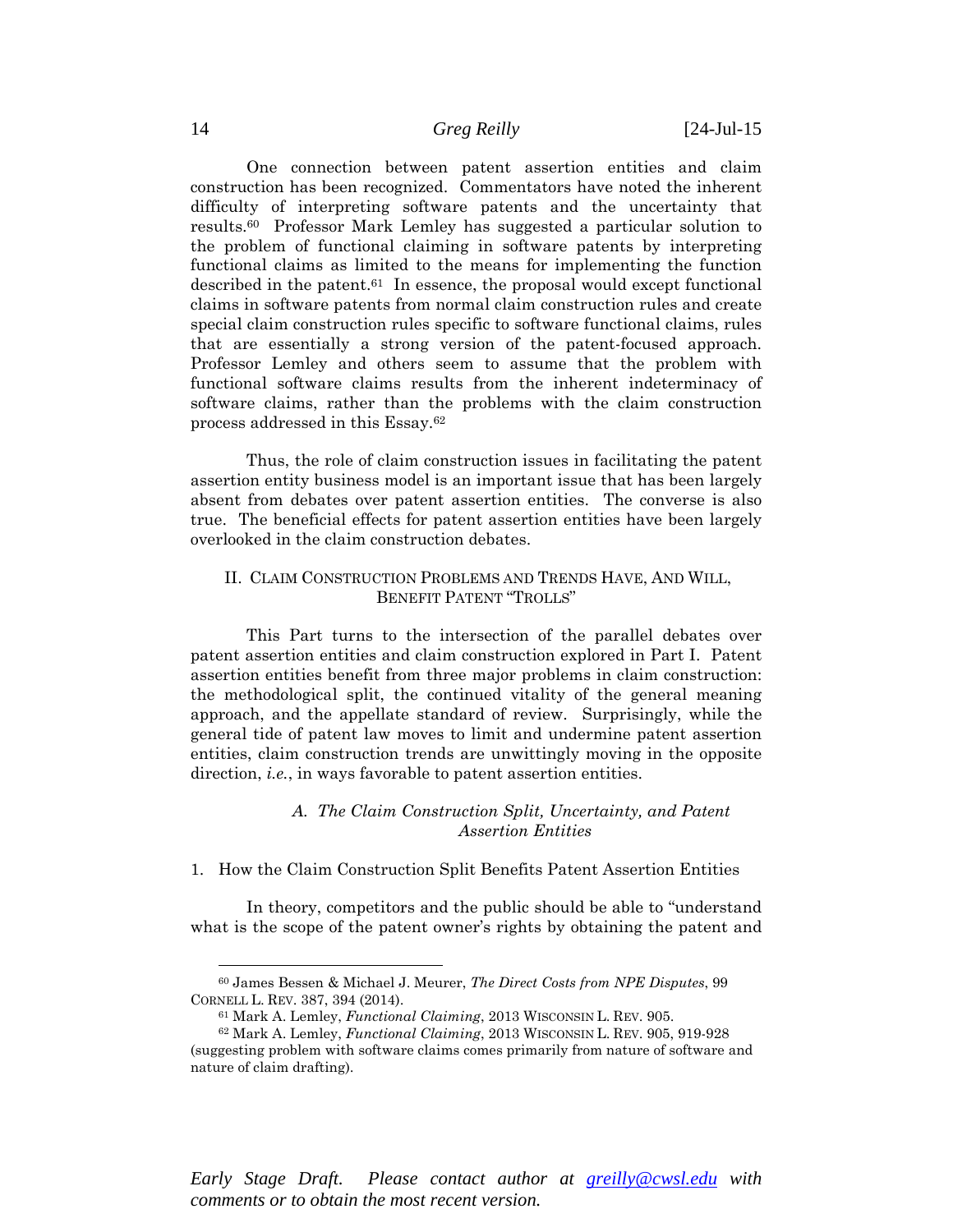prosecution history . . . and applying established rules of construction" and "be able to rest assured . . . that a judge . . . will similarly analyze the text of the patent and its associated public record and apply the established rules of construction."63 However, the Federal Circuit's split over the proper approach to claim construction makes it difficult to "understand what is the scope of the patent owner's rights" for two reasons.

First, there are no "established rules of construction." Rather, there are two competing sets of rules for construction. One set of rules starts with a presumption in favor of the extrinsic, general meaning of the term in the field and only looks to the use in the patent itself for a clear and unmistakable rebuttal of this presumption. The other set of rules starts with the usage of the term in the patent itself and only looks to extrinsic usage to help clarify the intrinsic usage. The scope of the patentee's rights depends on the choice between these two sets of rules.64 However, a competitor has no reliable basis on which to choose between them, as both have significant precedential support.<sup>65</sup>

Second, competitors cannot "rest assured . . . that a judge . . . will similarly analyze" the claim terms. If a competitor chooses to act based on a certain understanding of claim scope derived using one of the existing methodological approaches, it cannot predict that an unknown judge construing the claims in an unknown litigation will adopt the same approach.66 Different judges take different approaches to claim construction and, often, even the same judge will take different approaches to claim construction from case to case.67

 $\overline{a}$ 

*Their Claim Scope Paradigms*, 47 WM. & MARY L. REV. 49, 99 (2005) ("Without clear direction from the courts in the form of a single methodology, one cannot predict a claim's meaning because of the uncertainty about which methodology will be used."). 67 R. Polk Wagner & Lee Petherbridge, *Is the Federal Circuit Succeeding? An* 

<sup>63</sup> Markman v. Westview Instruments, 52 F.3d 967, 978-979 (Fed. Cir. 1995) (en banc), *aff'd* 517 U.S. 370 (1996).<br><sup>64</sup> R. Polk Wagner & Lee Petherbridge, *Is the Federal Circuit Succeeding? An* 

*Empirical Assessment of Judicial Performance*, 152 U. PA. L. REV. 1105, 1170 (2004) ('The Federal Circuit's claim construction jurisprudence evinces a distinct split in methodological approach, a dichotomy that both involves a significant number of decisions and appears to affect the results of the cases.").<br><sup>65</sup> *See* Christopher A. Cotropia, *Patent Claim Interpretation Methodologies and* 

*Their Claim Scope Paradigms*, 47 WM. & MARY L. REV. 49, 100 (2005) ("With only one methodology used, different individuals more likely will interpret the claims in the same manner, and thus, a higher likelihood of getting a similar result will exist."). 66 *See* Christopher A. Cotropia, *Patent Claim Interpretation Methodologies and* 

*Empirical Assessment of Judicial Performance*, 152 U. PA. L. REV. 1105, 1143-44, 1163- 70 (2004) (studying Federal Circuit judges and concluding that "[t]he methodological approaches of individual judges on the Federal Circuit vary widely" and that "most Federal Circuit judges have relatively similar levels of inconsistency in claim construction methodology, but a small group is substantially more consistent").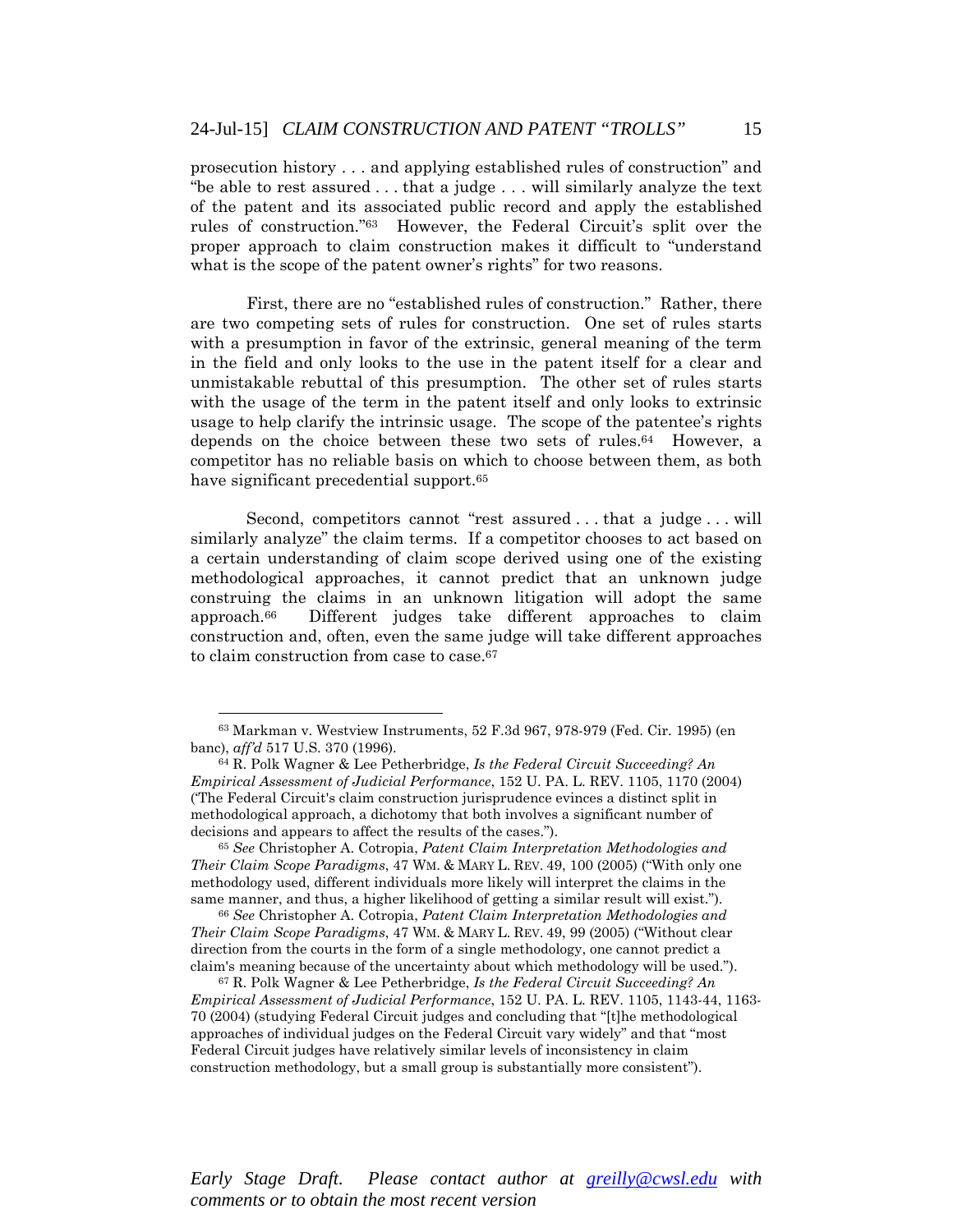In this way, the Federal Circuit's split over the proper approach to claim construction is a contributor to the uncertainty of patent scope, perhaps a significant contributor. As one commentator has explained, "[r]egardless of a methodology's specifics, an inherent certainty [would be] created once courts decide on a single methodology.68 There is near universal agreement that uncertain patent scope is a significant contributor to the rise and success of patent assertion entities – a conclusion that has been endorsed by the Federal Trade Commission,<sup>69</sup> Congressional Research Service,70 White House,71 academics,72 and technology companies.73 If uncertain patent scope is a major factor fueling patent assertion entities and the Federal Circuit's split over the proper claim construction approach is a major cause of uncertain patent scope, the Federal Circuit's continued claim construction split inures to the benefit of patent assertion entities.

I do not suggest that the Federal Circuit's claim construction split is the *sole* cause of the uncertain patent scope on which patent assertion entities prey. Other factors are certainly at play, including "continuation" practice at the Patent Office that allows patentees to write claims to cover developments in the market, the inherent indeterminacy of language (or at least of describing software inventions in written words), and perhaps the indefiniteness doctrine.74 Professor Lemley is undoubtedly correct that widespread use of functional claiming – which defines the invention by what it does, not how it does  $it - in$  software patents is a major contributor to the patent "thicket" that undermines public notice.75 And, as explained in Part II.B, *infra*, the actual content of claim construction rules contribute to uncertain patent scope.76 My claim is more modest: there is an important connection between the claim construction split and patent assertion entities that is being overlooked in both the debates over claim

 $\overline{a}$ 

<sup>68</sup> Christopher A. Cotropia, *Patent Claim Interpretation Methodologies and Their Claim Scope Paradigms*, 47 WM. & MARY L. REV. 49, 99 (2005). 69 FED. TRADE COMM'N., THE EVOLVING IP MARKETPLACE: ALIGNING PATENT NOTICE &

REMEDIES WITH COMPETITION 9 (2011) [hereinafter FTC REPORT]. 70 Brian T. Yeh, *An Overview of the Patent "Troll" Debates*, CONGRESSIONAL

RESEARCH SERVICE 9 (April 16, 2014).<br><sup>71</sup> Executive Office of the President, Patent Assertion and U.S. Innovation, at 4 (2013), available at http://www.whitehouse.gov/sites/default/files/docs/patent\_report.pdf

<sup>72</sup> James Bessen & Michael J. Meurer, *The Direct Costs from NPE Disputes*, 99 CORNELL L. REV. 387, 393-394 (2014). 73 Comments of Google Inc., *In re: Strategies for Improving Claim Clarity: Glossary* 

*Use in Defining Claim Terms*, U.S. Patent and Trademark Office 5 (Oct. 23, 2013).<br><sup>74</sup> FED. TRADE COMM'N., THE EVOLVING IP MARKETPLACE: ALIGNING PATENT NOTICE &

REMEDIES WITH COMPETITION 9 (2011) [hereinafter FTC REPORT].<br><sup>75</sup> Mark A. Lemley, *Functional Claiming*, 2013 WISCONSIN L. REV. 905.<br><sup>76</sup> See also Christopher A. Cotropia, *Patent Claim Interpretation Methodologies and Their Claim Scope Paradigms*, 47 WM. & MARY L. REV. 49, 99 (2005). ("The methodology chosen can still be unpredictable in application because of the canons it chooses to use.").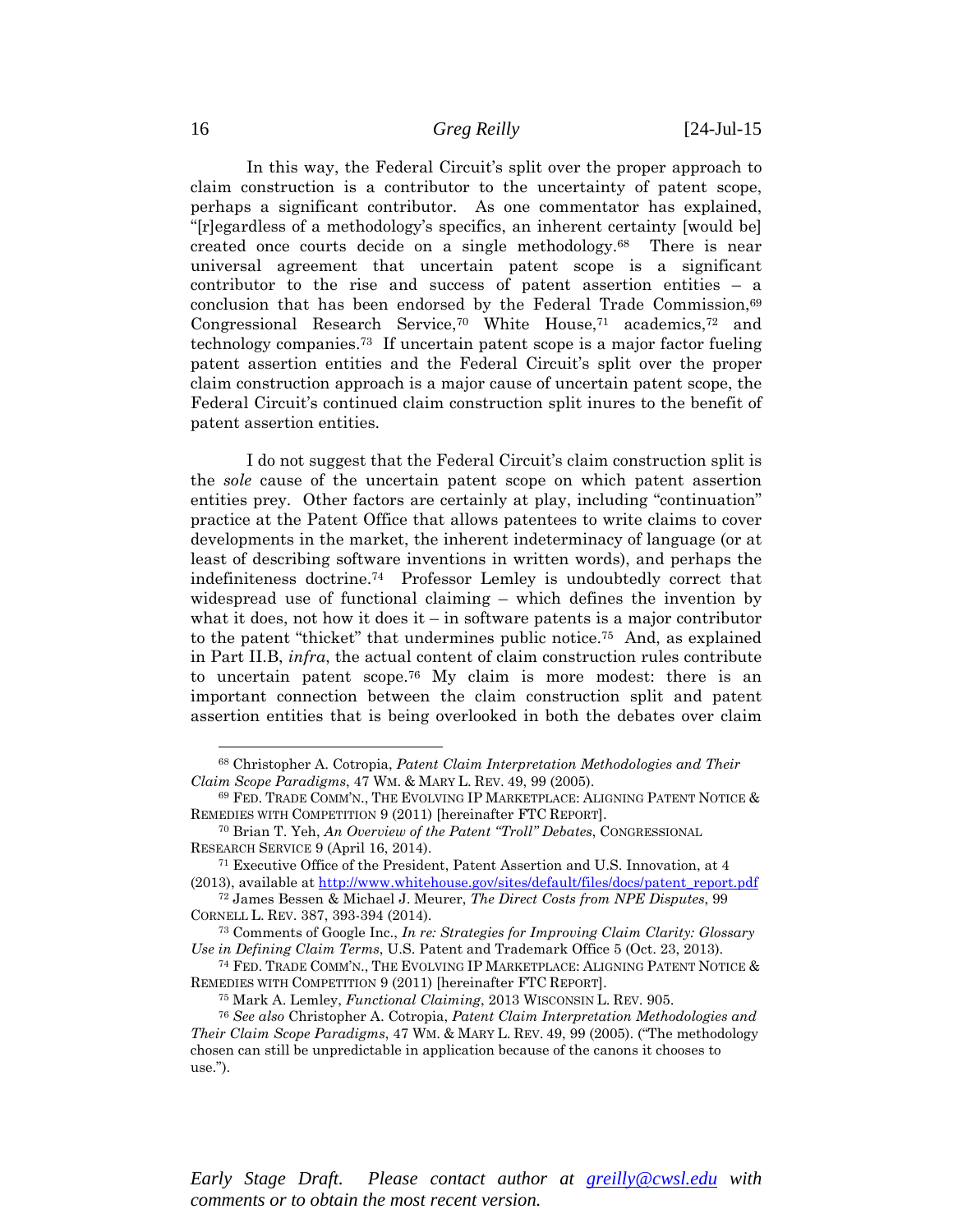construction and the debates over patent assertion entities.

#### 2. How Current Trends Benefit Patent Assertion Entities

To some extent, it is difficult to identify any "trend" in the case law and commentary related to the Federal Circuit's claim construction split for the simple reason that the Federal Circuit has been significantly divided for a decade and a half.77 Empirical evidence suggests that Federal Circuit opinions in the years immediately after 2005's *Phillips v. AWH Corp.*, where the en banc court addressed the proper methodological approach, were as divided on methodology as they were before.78 Anecdotal accounts offer a more complex story in which early decisions after *Phillips* largely followed a single, patent-focused methodology, with a more recent rise in the "general meaning" approach returning the Federal Circuit's claim construction doctrine to the same split that existed before *Phillips*.79

Regardless of whether the Federal Circuit is becoming more divided or is simply as divided as ever, the existence and importance of the Federal Circuit's methodological split is increasingly ignored or downplayed. Attention to the split over claim construction probably peaked in 2011 with a vigorous dissent from the Federal Circuit's denial of rehearing en banc identifying "a fundamental split within the court as to . . . the proper approach to claim interpretation."80 However, the Federal Circuit's methodological split is increasingly absent from patent debates. For example, in briefing to the Supreme Court in *Nautilus v. Biosig*, the indefiniteness doctrine at issue in that case was lamed for uncertain patent scope, with the role of claim construction and the claim construction split ignored.81 Moreover, in reactions to the Supreme Court's adoption of a more deferential standard of review for claim construction in *Teva v. Sandoz*, commentators have described the Federal Circuit as having a singular "established methodology for construing claims,"82 glossing over the deep methodological split that Professors Wagner and Petherbridge

 $\overline{a}$ 

<sup>77</sup> *See* Craig Allen Nard, *A Theory of Claim Interpretation*, 14 HARV. J. L. & TECH. 1, 5 (2000) (describing split between what the author labeled "pragmatic textualism" and "hyper textualism"). 78 R. Polk Wagner & Lee Petherbridge, *Did Phillips Change Anything? Empirical* 

*Analysis of the Federal Circuit's Claim Construction Jurisprudence*, *in* INTELLECTUAL PROPERTY & THE COMMON LAW 123, 133-135 (S. Balganesh, ed., 2013) (finding "virtually no change" in methodological split after *Phillips* through 2007). 79 Steven Carlson & Uttam Dubal, *Federal Circuit Boosts Patent Owners on Claim* 

*Construction*, MANAGING INTELLECTUAL PROPERTY (Oct. 9, 2013).<br><sup>80</sup> Retractable Techs., Inc. v. Becton, Dickinson & Co., 659 F.3d 1369, 1373 (Fed.

Cir. 2011) (Moore, J. dissenting from the denial of the petition for rehearing en banc). 81 Greg Reilly, *Completing the Picture of Uncertain Patent Scope*, 91 WASH. U. L. REV. 1353 (2014).

<sup>82</sup> Jason Rantanen, *Teva, Nautilus, and Change Without Change*, \_\_ STANFORD TECH. L.J. \_\_ (2015) (manuscript at 19-22).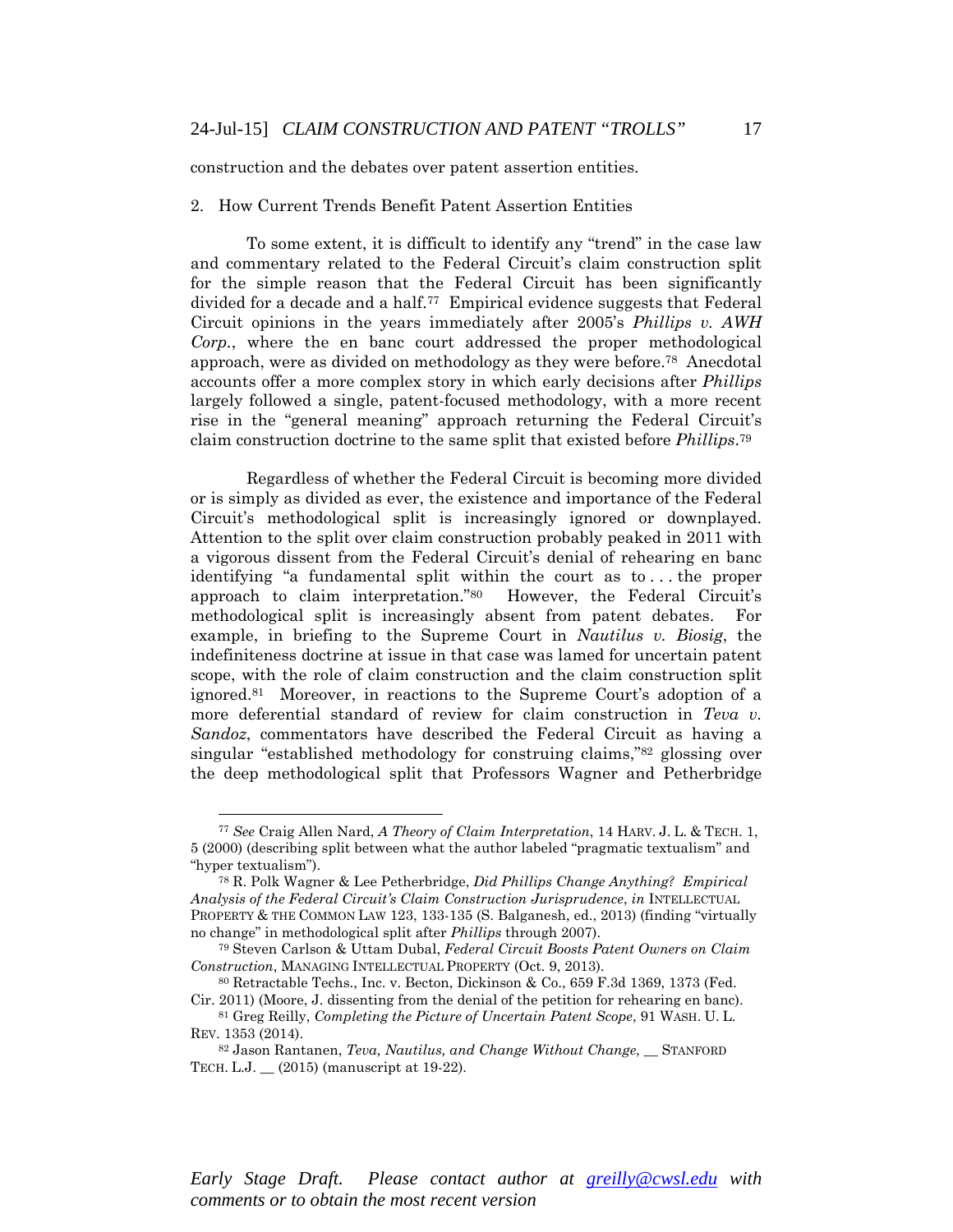empirically reconfirmed only a year before *Teva*.83 Two leading commentators even hope that *Teva* solved long-standing claim construction problems, optimistically suggesting that implementation of *Teva* will result in "effective, transparent, and well-reasoned patent claim constructions" and that "patent litigation will become more predictable and understandable."84 Again, the methodological split and its contribution to uncertain patent scope is ignored.

Downplaying or ignoring the Federal Circuit's split over the proper approach to claim construction is good for patent assertion entities. Patent assertion entities benefit from the uncertain claim scope resulting from the absence of a single approach to claim construction. The longer the Federal Circuit's split persists, the better for patent assertion entities' prospects. And the less attention the split receives, the longer it is likely to remain. Unsurprisingly, the patent stakeholders that are focused on the connection between the methodological split, uncertain patent scope, and patent assertion entities are the major technology companies most frequently targeted by patent assertion entities.85

# *B. The General Meaning Approach, Uncertainty, Overbreadth, and Patent Assertion Entities*

#### 1. How the General Meaning Approach Benefits Patent Assertion Entities

Beyond the mere existence of a split over claim construction approach, the content of claim construction rules also affect the prospects for patent assertion entities. Different approaches to claim construction differ in the degree of certainty and breadth of claim scope they produce.<sup>86</sup> For reasons previously explained, patent assertion entities prefer a claim construction approach that tends to produce less certain and broader claim scope.<sup>87</sup> The "general meaning" approach to claim construction – where claim construction starts with extrinsic sources as to the abstract meaning in the field of invention and only looks to the specification for a clear deviation from this abstract meaning – does exactly that. As a result, its continued support within the claim construction precedent helps patent assertion entities.

 $\overline{a}$ 

<sup>83</sup> R. Polk Wagner & Lee Petherbridge, *Did* Phillips *Change Anything? Empirical Analysis of the Federal Circuit's Claim Construction Jurisprudence*, *in*  INTELLECTUAL PROPERTY & THE COMMON LAW 123, 144-145 (Shyamkrishna

Balganesh ed., 2013). 84 J. Jonas Anderson & Peter S. Menell, *Restoring the Fact/Law Distinction in Patent Claim Construction*, 109 NW. U. L. REV. ONLINE 187, 198 (2015).<br><sup>85</sup> Brief of Google Inc. et al. as Amici Curiae in Support of Respondents 20-22, 26-

<sup>27,</sup> *Teva Pharmaceuticals USA, Inc. v. Sandoz, Inc.*, 135 S.Ct. 831 (2015) 86 Christopher A. Cotropia, *Patent Claim Interpretation Methodologies and Their* 

*Claim Scope Paradigms*, 47 WM. & MARY L. REV. 49, 100 (2005). 87 *See* Part II.A.2, *supra*.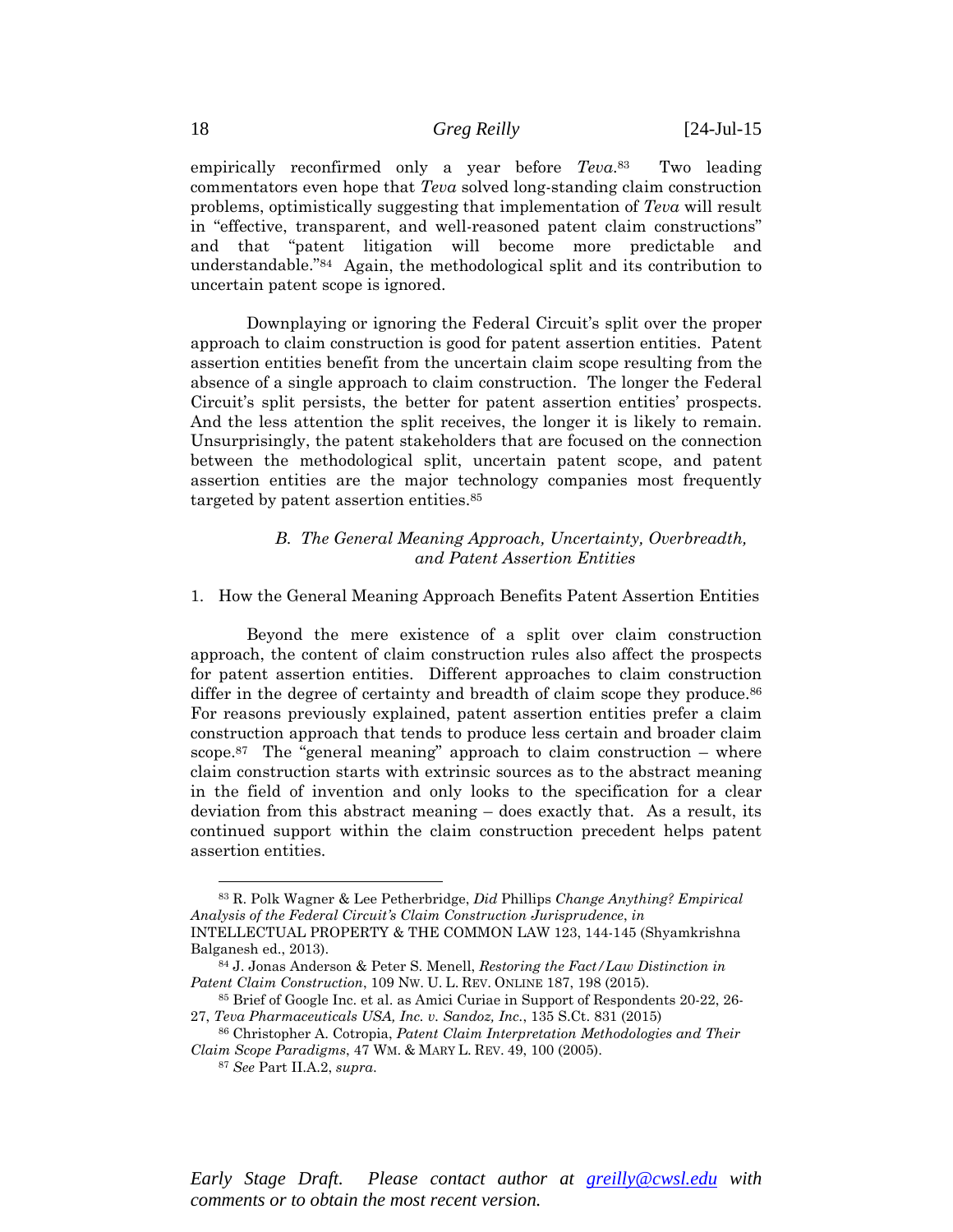Some scholars believe that the general meaning approach results in more predictable claim scope.<sup>88</sup> They assume that skilled people can simply apply their own understanding of the claim term – an understanding that reflects the general understanding in the field – with confidence that the claim construction adopted in subsequent litigation will reflect this understanding.89 This is an idealized view of litigation. The incentives in litigation are likely to result in a battle of experts (or expert texts) each asserting a "general meaning" that is most favorable to its side's litigation position, regardless of any connection to any actual "general meaning" in the field (to the extent one even exists).90 Nor are generalist judges well-situated to sort through the ex post, litigation-driven "general meanings" and accurately identify the true "general meaning" in the field.91

Anecdotal evidence from those on the ground confirms that scholars who assume the "general meaning" approach promotes certainty of claim scope are mistaken. The Federal Trade Commission ("FTC") surveyed a wide range of stakeholders within the patent system, finding, among other things, that there was widespread concern about uncertain patent scope, especially in the information technology sector. Importantly, though, the FTC noted that "[t]hose who found claim construction manageable emphasized the importance of looking beyond the claims themselves and relying heavily on review of the patent's description of the invention to sort out claim meaning."92 A group of the nation's leading information technology companies – the industry in which patent notice problems are widely agreed to be most severe<sup>93</sup> – concur: "[d]ecisions that divorce claim terms from the context of the written description entrench claim ambiguity and litigation uncertainty."94

 $\overline{a}$ 

<sup>88</sup> R. Polk Wagner & Lee Petherbridge, *Did* Phillips *Change Anything? Empirical Analysis of the Federal Circuit's Claim Construction Jurisprudence*, *in*  INTELLECTUAL PROPERTY & THE COMMON LAW 123, 144-145 (Shyamkrishna Balganesh ed., 2013).

<sup>89</sup> R. Polk Wagner & Lee Petherbridge, *Did* Phillips *Change Anything? Empirical Analysis of the Federal Circuit's Claim Construction Jurisprudence*, *in*  INTELLECTUAL PROPERTY & THE COMMON LAW 123, 144-145 (Shyamkrishna

Balganesh ed., 2013).<br><sup>90</sup> Greg Reilly, *Judicial Capacities and Patent Claim Construction: An Ordinary* 

*Reader Standard*, 20 MICH. TELECOMM. & TECH. L. REV. 243, 271-277 (2014). 91 Greg Reilly, *Judicial Capacities and Patent Claim Construction: An Ordinary* 

*Reader Standard*, 20 MICH. TELECOMM. & TECH. L. REV. 243, 271-277 (2014).<br><sup>92</sup> FED. TRADE COMM'N., THE EVOLVING IP MARKETPLACE: ALIGNING PATENT NOTICE & REMEDIES WITH COMPETITION 82 (2011) [hereinafter FTC REPORT].<br><sup>93</sup> FED. TRADE COMM'N., THE EVOLVING IP MARKETPLACE: ALIGNING PATENT NOTICE &

REMEDIES WITH COMPETITION 80 (2011) [hereinafter FTC REPORT]; Brian T. Yeh, *An Overview of the Patent "Troll" Debates*, CONGRESSIONAL RESEARCH SERVICE 9 (April 16, 2014). 94 Brief of Google Inc. et al. as Amicus Curiae in Support of Appellant, *Lighting* 

*Ballast Control LLC v. Philips Elecs. N. Am. Corp.*, 744 F.3d 1272 (Fed. Cir. 2014) (en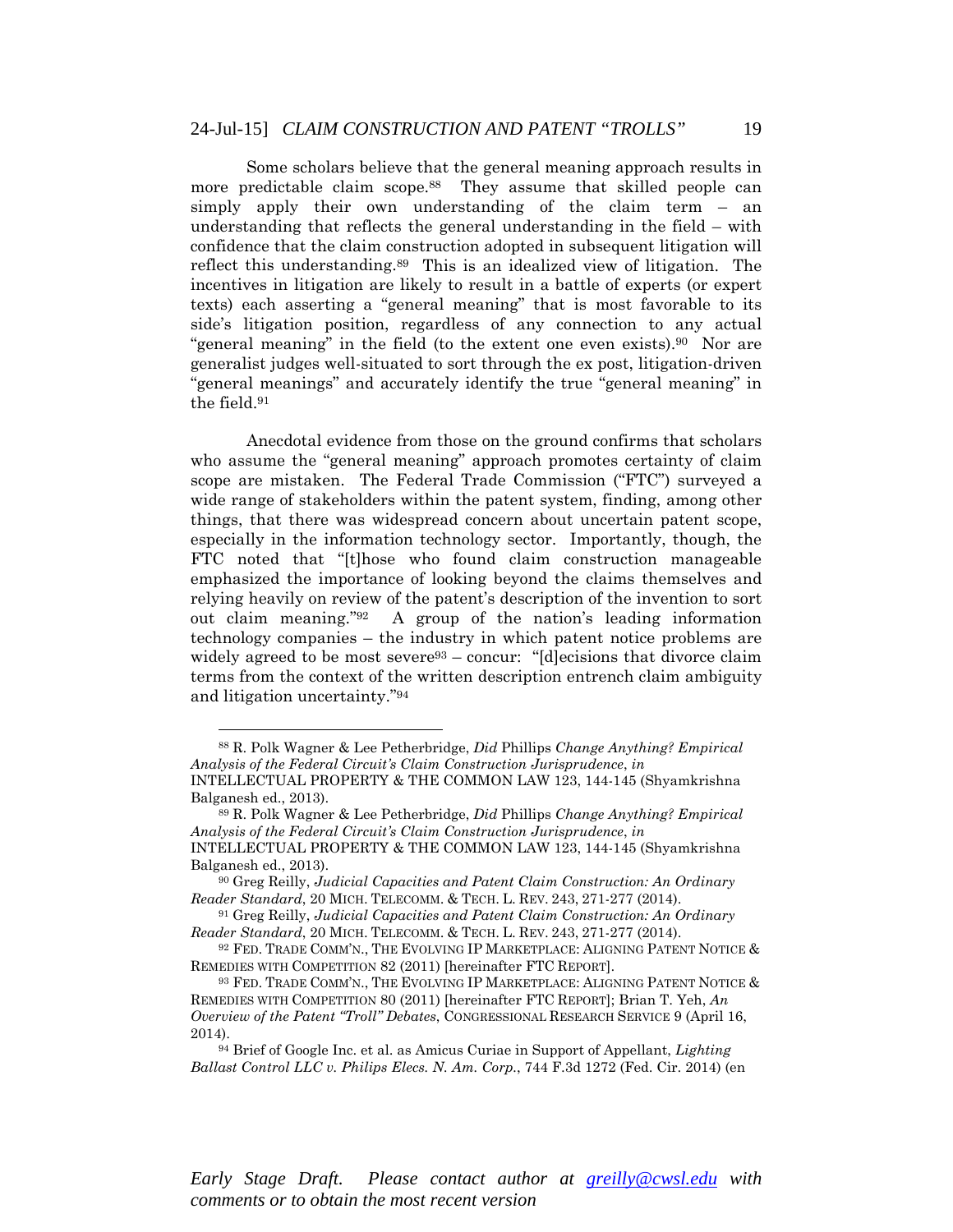The patent-focused approach encourages heavy reliance on the specification to understand claim meaning, whereas the "general meaning" approach limits reliance on the specification to explicit definitions or clear disclaimers of claim scope. "From a notice perspective," the patent-focused approach "works best."95 As the FTC explained, when claim construction is primarily driven by the patent itself, "[a] third party seeking to understand a claim's meaning can view the intrinsic evidence by reading the patent and consulting the file wrapper (containing the prosecution history). The material is easily identifiable by, and accessible to, third parties" ex ante.96 By contrast, when claim construction emphasizes the supposed "general meaning" in the technical field, claim meaning depends on external texts and expert testimony identified or developed ex post for purposes of litigation. "A third party therefore cannot know in advance what external evidence will be utilized" because there are a variety of potential external texts or expert witnesses which will support a variety of supposed "general meanings."97 Thus, the patent-focused approach better promotes certainty of claim scope, whereas the general meaning approach increases the uncertainty of claim scope upon which patent assertion entities prey.98

The different claim construction methodologies also produce different claim scope. Specifically, the general meaning approach will tend to produce broader claim scope than the patent-focused approach.<sup>99</sup> Even those generally supportive of the general meaning approach acknowledge that it is likely to "yield broader interpretations."100 This is because the

*Pharmaceuticals USA, Inc. v. Sandoz, Inc.*, 135 S.Ct. 831 (2015) (endorsing patent-

focused approach and rejecting general meaning approach based on certainty concerns). 99 Steven C. Carlson & Uttam G. Dubal, *Federal Circuit Boosts Patent Owners on Claim Construction*, MANAGING INTELLECTUAL PROPERTY (Oct. 9, 2013) (noting that claims are "overwhelmingly construed broadly" under the general meaning approach, which authors refer to as "heavy presumption of ordinary meaning" standard); Christopher A. Cotropia, *Patent Claim Interpretation Methodologies and Their Claim Scope Paradigms*, 47 WM. & MARY L. REV. 49, 121-122 (2005) (noting that the "heavy presumption," *i.e.*, general meaning, methodology may give the patentee "the greatest possible breadth of patent protection"). 100 R. Polk Wagner & Lee Petherbridge, *Is the Federal Circuit Succeeding? An* 

*Empirical Assessment of Judicial Performance*, 152 U. PA. L. REV. 1105, 1142 (2004) (referring to "general meaning" approach as "procedural methodology"); *see also* Retractable Techs., Inc. v. Becton, Dickinson & Co., 659 F.3d 1369, 1371 (Fed. Cir. 2011) (Moore, J. dissenting from the denial of the petition for rehearing en banc)

*Early Stage Draft. Please contact author at greilly@cwsl.edu with comments or to obtain the most recent version.* 

banc) (joined by Google, Amazon, HP, Red Hat, and Yahoo!). 95 FED. TRADE COMM'N., THE EVOLVING IP MARKETPLACE: ALIGNING PATENT NOTICE & REMEDIES WITH COMPETITION 102 (2011) [hereinafter FTC REPORT].<br><sup>96</sup> FED. TRADE COMM'N., THE EVOLVING IP MARKETPLACE: ALIGNING PATENT NOTICE &

REMEDIES WITH COMPETITION 102 (2011) [hereinafter FTC REPORT].<br><sup>97</sup> FED. TRADE COMM'N., THE EVOLVING IP MARKETPLACE: ALIGNING PATENT NOTICE &

REMEDIES WITH COMPETITION 102 & n.181 (2011) [hereinafter FTC REPORT] (quoting stakeholder as saying that "if you start to look at external records, even in biotech, there you can probably find five different people to say five different things"). 98 Brief of Google Inc. et al. as Amici Curiae in Support of Respondents 21, *Teva*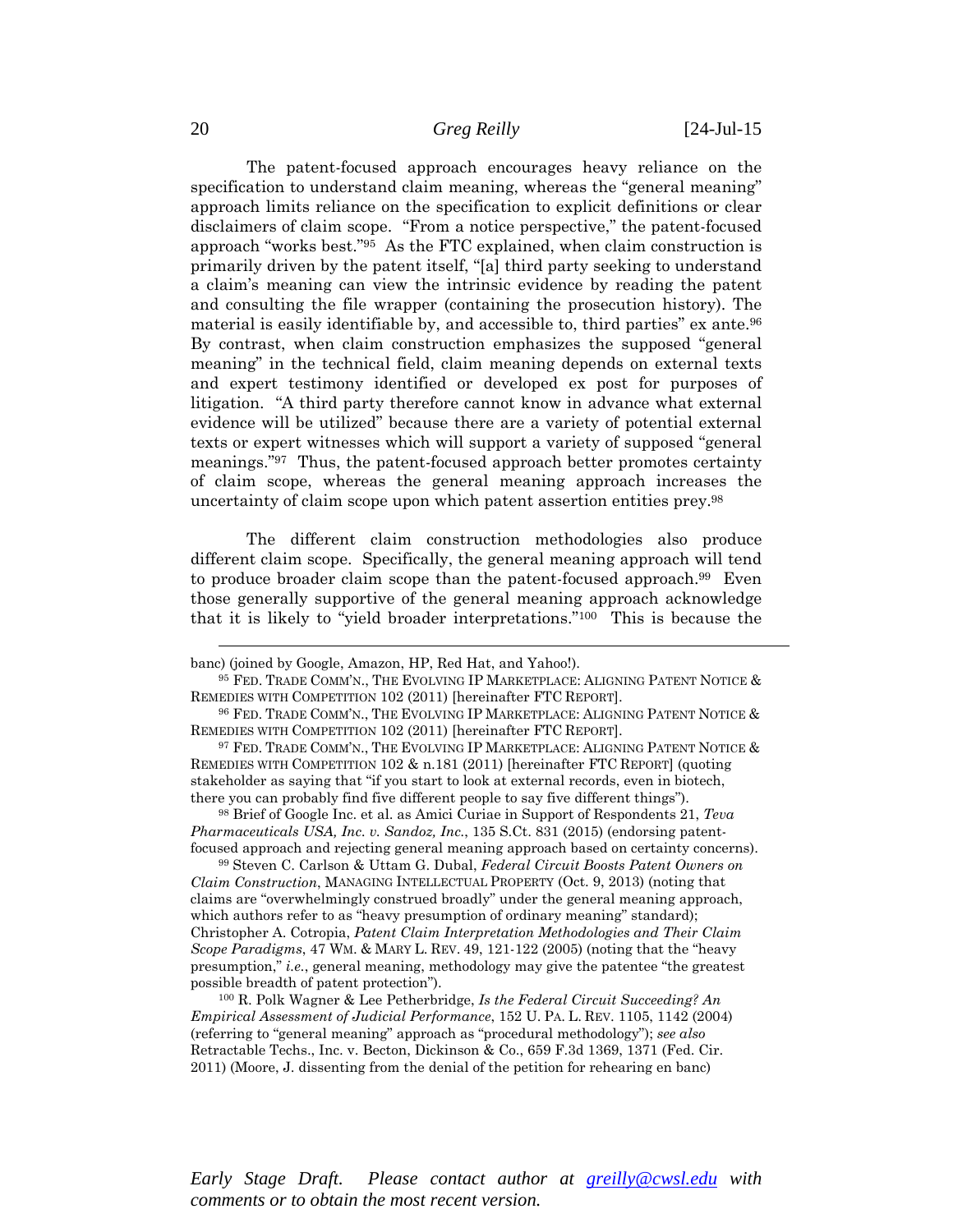patent-focused approach limits the context available for claim construction to that found in the patent itself. "The patent's disclosure sets a ceiling for the claim's meaning, and thus, the literal scope of exclusivity afforded to the patent."101 By contrast, the general meaning approach "moves the claim term's meaning from the context of the patent to the abstract," which will naturally expand the potential claim scope.<sup>102</sup> The specification does not generally limit claim scope under this approach.103 Rather, the only limit on claim scope is the ability to find some expert text, however tangentially relevant, or some paid expert witness to support a supposed "general meaning."104

Thus, the general meaning approach to claim construction tends to produce unpredictable and broad claim scope, the very conditions in which patent assertion entities thrive.105 Unsurprisingly, in litigation, patent assertion entities tend to rely on the general meaning approach in formulating claim construction positions. As one practitioner explained, "[w]hen the claim construction phase occurs, the claim construction proposed by plaintiff in such [patent "troll"] cases is typically superficial, often consisting of 'no construction required,' 'plain and ordinary meaning' or 'dictionary definition,' with the goal a construction that results in infringement with some wiggle room to avoid prior art."106 Other practitioners explained that "[p]atent trolls excel[] under this [general meaning] standard, with infringement easier to prove, and patent invalidity always an elusive and risky path."107 Probably for these exact reasons, the most common targets of patent assertion entities – the nation's leading technology companies – vehemently rejected the general meaning approach and endorsed the patent-focused approach, arguing that "[i]t is improper to ignore the specification in favor of a 'plain meaning' analysis divorced from the context of the patent."108

 $\overline{a}$ 

at 1, 3 (2014). 107 Steven C. Carlson & Uttam G. Dubal, *Federal Circuit Boosts Patent Owners on* 

*Claim Construction*, MANAGING INTELLECTUAL PROPERTY (Oct. 9, 2013) (referring to

<sup>(</sup>acknowledging that the "general meaning" approach can produce claim scope broader than a patent-focused approach but arguing that this is a problem of invalidity). 101 Christopher A. Cotropia, *Patent Claim Interpretation Methodologies and Their* 

*Claim Scope Paradigms*, 47 WM. & MARY L. REV. 49, 108 (2005). 102 Christopher A. Cotropia, *Patent Claim Interpretation Methodologies and Their* 

*Claim Scope Paradigms*, 47 WM. & MARY L. REV. 49, 114 (2005). 103 Christopher A. Cotropia, *Patent Claim Interpretation Methodologies and Their* 

*Claim Scope Paradigms*, 47 WM. & MARY L. REV. 49, 110 (2005). 104 Greg Reilly, *Judicial Capacities and Patent Claim Construction: An Ordinary* 

*Reader Standard*, 20 MICH. TELECOMM. & TECH. L. REV. 243, 276-277 (2014). 105 *See* Part I.A.2, *supra*. 106 Christopher Hu, 26 INTELLECTUAL PROPERTY & TECHNOLOGY LAW JOURNAL No. 8,

<sup>&</sup>quot;general meaning" approach as "heavy presumption" methodology). 108 Brief of Google Inc. et al. as Amici Curiae in Support of Respondents 21-22, *Teva Pharmaceuticals USA, Inc. v. Sandoz, Inc.*, 135 S.Ct. 831 (2015) (joined by Google, Dell, HP, Salesforce.com, Twitter, Yahoo!, Acushnet, eBay, Kaspersky Lab, Limelight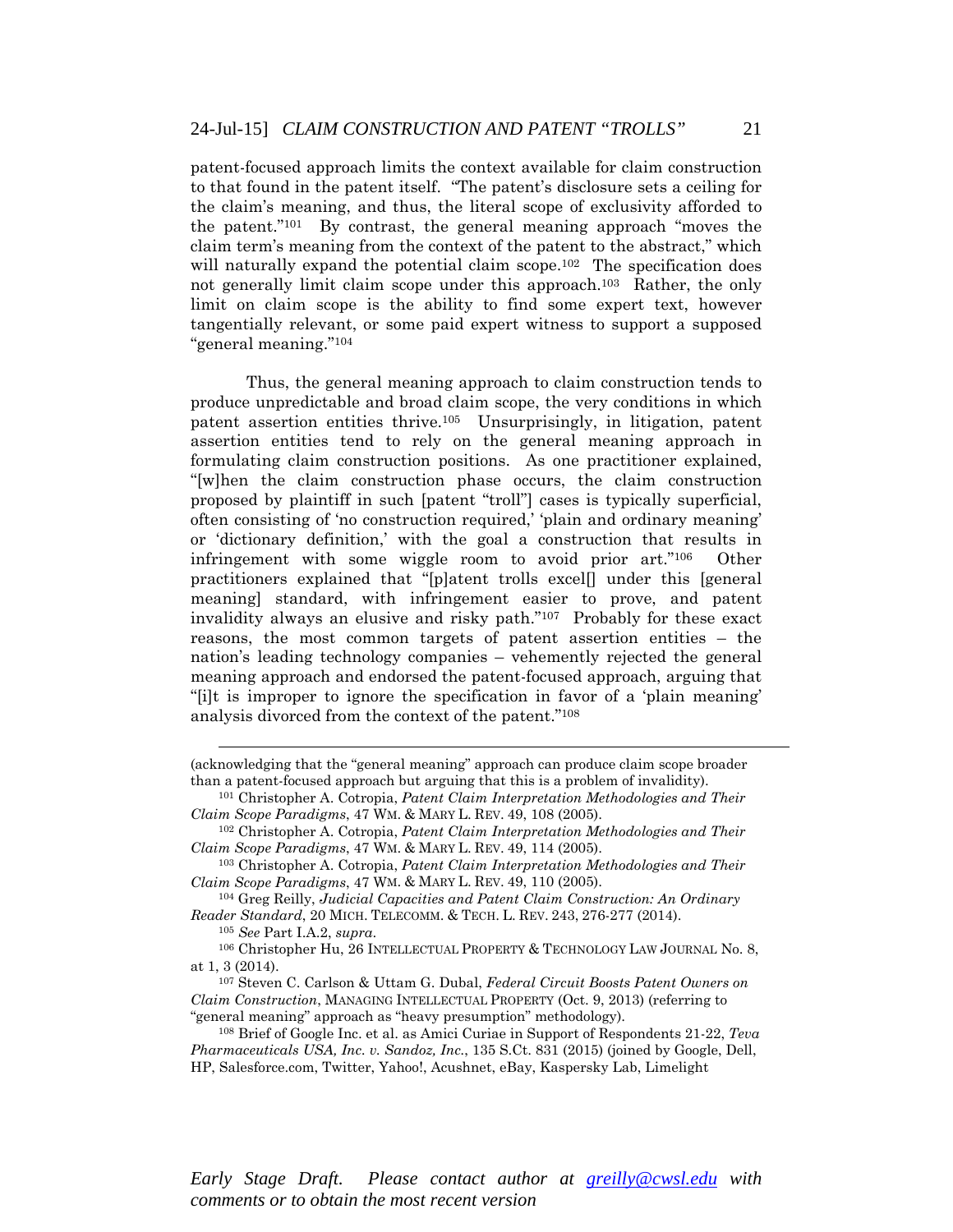#### 2. How Current Trends Benefit Patent Assertion Entities

Even as the patent community is increasingly obsessed by how to combat patent assertion entities, the claim construction case law and scholarship are moving in favor of patent assertion entity's preferred claim construction methodology: the general meaning approach.

The case law has long been split between the "general meaning" and patent-focused approaches, a split that Professors Wagner and Petherbridge found to have remained fairly consistent after the Federal Circuit's 2005 *Phillips* decision, at least through 2007 (the end of their study).109 However, anecdotal reports suggest that in the past few years "claim construction law for now is swinging in the direction" of the "general meaning" approach, with more cases taking this approach than before and the newer Federal Circuit judges favoring it.110 Moreover, although the Supreme Court's decision in *Teva v. Sandoz* addressed the standard of appellate review, not methodology, for claim construction, the Court did endorse district court's "consult[ing] extrinsic evidence in order to understand . . . the meaning of a term in the relevant art during the relevant time period."111 Some scholars have read this as consistent with an approach to claim construction that starts with extrinsic evidence about the meaning of the term in the field and only then checks to see if the intrinsic evidence is inconsistent with this meaning, *i.e.*, an approach similar to the general meaning approach.<sup>112</sup>

*Teva* could result in greater use of the "general meaning" approach for an additional reason. Under *Teva*, district courts receive deference for findings on subsidiary factual issues underpinning claim construction, such as the general meaning of the term in the technical field or resolution of conflicting expert testimony, but no deference when claim construction is based solely on the intrinsic evidence within the patent document and

 $\overline{a}$ 

Networks, Newegg, QVC, SAS Institute, and Xilink) 109 R. Polk Wagner & Lee Petherbridge, *Did* Phillips *Change Anything? Empirical Analysis of the Federal Circuit's Claim Construction Jurisprudence*, *in*  INTELLECTUAL PROPERTY & THE COMMON LAW 123, 134-135 (Shyamkrishna

Balganesh ed., 2013) 110 Steven C. Carlson & Uttam G. Dubal, *Federal Circuit Boosts Patent Owners on* 

Claim Construction, MANAGING INTELLECTUAL PROPERTY (Oct. 9, 2013).<br><sup>111</sup> Teva Pharmaceuticals USA, Inc. v. Sandoz, Inc., 135 S.Ct. 831, 840-842 (2015).<br><sup>112</sup> Dennis Crouch, Giving Deference to the Supreme Court in Teva v.

PATENTLYO (Jan. 21, 2015), available at http://patentlyo.com/patent/2015/01/deferencesupreme-sandoz.html (quoting Professor Rantanen but noting that other commentators disagreed); Jason Rantanen, *Teva, Nautilus, and Change Without Change*, \_\_ STANFORD TECH. L.J. \_\_ (2015) (manuscript at 25); *see also* J. Jonas Anderson & Peter S. Menell, *Restoring the Fact/Law Distinction in Patent Claim Construction*, 109 NW. U. L. REV. ONLINE 187, 198 (2015) (arguing that *Teva* "affords [district courts] greater flexibility to use familiar tools for resolving factual disputes—presentation of [extrinsic] evidence and expert testimony").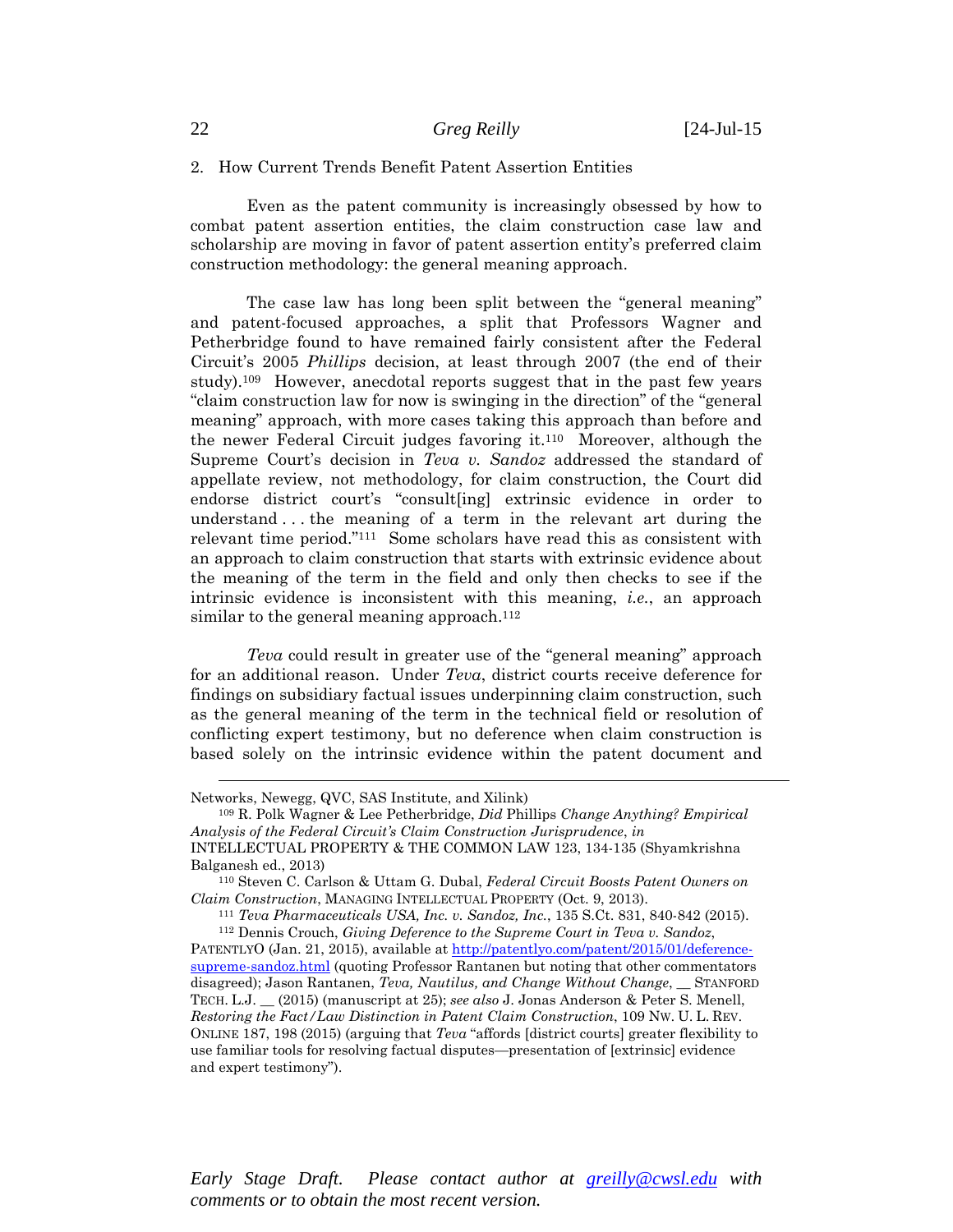prosecution history.113 This gives district judges incentives to rely heavily on extrinsic evidence and expert testimony – such as by using the general meaning approach, not the patent-focused approach – in order to insure deferential review from the Federal Circuit.114 On the other hand, the incentive *Teva* provides district courts to use the general meaning approach may be counterbalanced by the incentive it provides the Federal Circuit to emphasize greater or exclusive use of the intrinsic record – consistent with the patent-focused approach – so as to avoid having to defer to district court claim constructions.115

Beyond the case law, claim construction scholarship increasingly favors the "general meaning" approach. In the past, the scholarship, like the case law, was divided between the patent-focused and general meaning approaches.116 However, recent work from leading scholars endorses, to varying extents, approaches to claim construction more consistent with the general meaning approach than the patent-focused approach. Professors Wagner and Petherbridge explicitly endorse "[a]n approach to patent claim construction that firmly embraces the commonly understood meaning of words and places the burden on the patent applicant to clearly explain any deviations from the ordinary meaning" and reject "an open-ended search for 'contextual' meaning in the patent document and prosecution history."<sup>117</sup> Similarly, Professor Rantanen advocates "a claim construction process where the judge begins by making a factual determination about the meaning of a claim term to a person of skill in the art [using extrinsic evidence] and then considers the intrinsic evidence of the patent to arrive at a legal conclusion as to its meaning in the patent."118 Professor Crouch believes that "the rule that extrinsic evidence is of secondary importance and perhaps should not be considered absent ambiguity in the intrinsic

 $\overline{a}$ 

<sup>113</sup> *Teva Pharmaceuticals USA, Inc. v. Sandoz, Inc.*, 135 S.Ct. 831, 841 (2015). 114 Brief of Google Inc. et al. as Amici Curiae in Support of Respondents 23, *Teva* 

*Pharmaceuticals USA, Inc. v. Sandoz, Inc.*, 135 S.Ct. 831 (2015).<br><sup>115</sup> Jason Rantanen, *Teva, Nautilus, and Change Without Change*, \_\_ STANFORD

TECH. L.J. \_\_ (2015) (manuscript at 19-22) (suggesting that this has been Federal Circuit's reaction to *Teva*). 116 *Compare, e.g.*, Christopher A. Cotropia, *Patent Claim Interpretation* 

*Methodologies and Their Claim Scope Paradigms*, 47 WM. & MARY L. REV. 49 (2005) (endorsing patent-focused approach); Kelly Casey Mullally, *Patent Hermeneutics: Form & Substance in Claim Construction*, 59 FLA. L. REV. 333 (2007) (same); *with, e.g.*, Kristen Osenga, *Linguistics & Patent Claim Construction*, 38 RUTGERS L.J. 61 (2006) (endorsing approach more similar to "general meaning" approach); R. Polk Wagner & Lee Petherbridge, *Is the Federal Circuit Succeeding? An Empirical Assessment of Judicial Performance*, 152 U. PA. L. REV. 1105 (2004) (same).

<sup>117</sup> R. Polk Wagner & Lee Petherbridge, *Did* Phillips *Change Anything? Empirical Analysis of the Federal Circuit's Claim Construction Jurisprudence*, *in*  INTELLECTUAL PROPERTY & THE COMMON LAW 123, 143-145 (Shyamkrishna Balganesh ed., 2013).

<sup>118</sup> Jason Rantanen, *Teva, Nautilus, and Change Without Change*, \_\_ STANFORD TECH. L.J. \_\_ (2015) (manuscript at 22-25).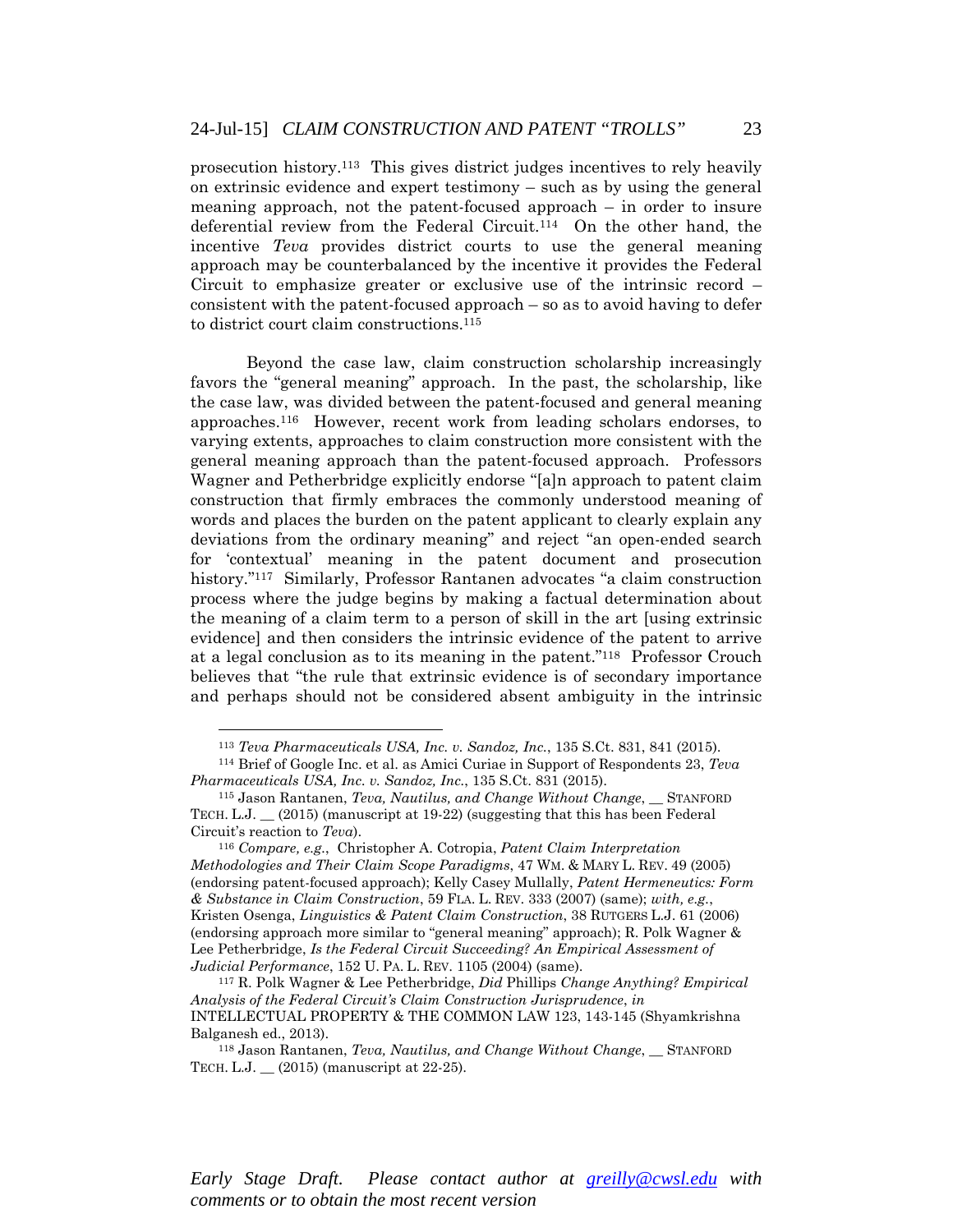evidence . . . is contrary to the rule that the interpretation should be based upon the contemporary understanding of a person having ordinary skill in the art."119 And Professors Anderson and Menell criticize relying just on the intrinsic evidence and instead endorse an approach that "place[s] greater emphasis on skilled artisans, inventors, patent attorneys, and patent agents in tracing the drafting of patent claim terms and their understanding to skilled artisans in the context of the particular patent."120

The recent cases and scholarship favoring the general meaning approach to claim construction seem not to appreciate the beneficial effects this approach has for patent assertion entities. This trend is again inconsistent with the general tide of patent law, which aims to reduce the prevalence and power of patent assertion entities.

### *C. The Standard of Review, Forum Choice, and Patent Assertion Entities*

#### 1. How Deferential Review Benefits Patent Assertion Entities

The appropriate appellate standard of review for claim construction – the Federal Circuit's long-standing de novo standard or some more deferential standard – has received extensive attention over the past fifteen years.121 Despite the volumes of ink spilled, there has been little development of the connection between the standard of review and patent assertion entities. If anything, the ubiquitous assertion that more deferential review will increase certainty of patent scope<sup>122</sup> could result in an assumption that deferential review is a remedy for patent assertion entities.

As I have explained elsewhere, more deferential appellate review of claim construction is unlikely to have a significant impact on certainty of claim scope.123 Deferential review may improve to some extent the ex post certainty of claim construction after the district court has issued its claim construction. Even this is unlikely to be significant as long as the methodological split exists because the district judge's choice of methodology is a question of law subject to de novo review, even if the underlying claim construction is reviewed deferentially. More importantly,

 $\overline{a}$ 

<sup>119</sup> Dennis Crouch, *Teva v. Sandoz: Partial Deference in Claim Construction*, PATENTLYO (Jan. 20, 2015), available at http://patentlyo.com/patent/2015/01/partialdeference-construction.html. 120 J. Jonas Anderson & Peter S. Menell, *Informal Deference: An Historical,* 

*Empirical, and Normative Analysis of Patent Claim Construction*, 108 NW. U. L. REV. 1, 68, 75 (2013). 121 *See* Part I.B.2, *supra*. 122 *See* Part I.B.2, *supra*. 123 Greg Reilly, *Improvidently Granted: Why the Federal Circuit Chose the Wrong* 

*Claim Construction Issue for En Banc Review*, 80 U. CHI. L. REV. DIALOGUE 43 (2013).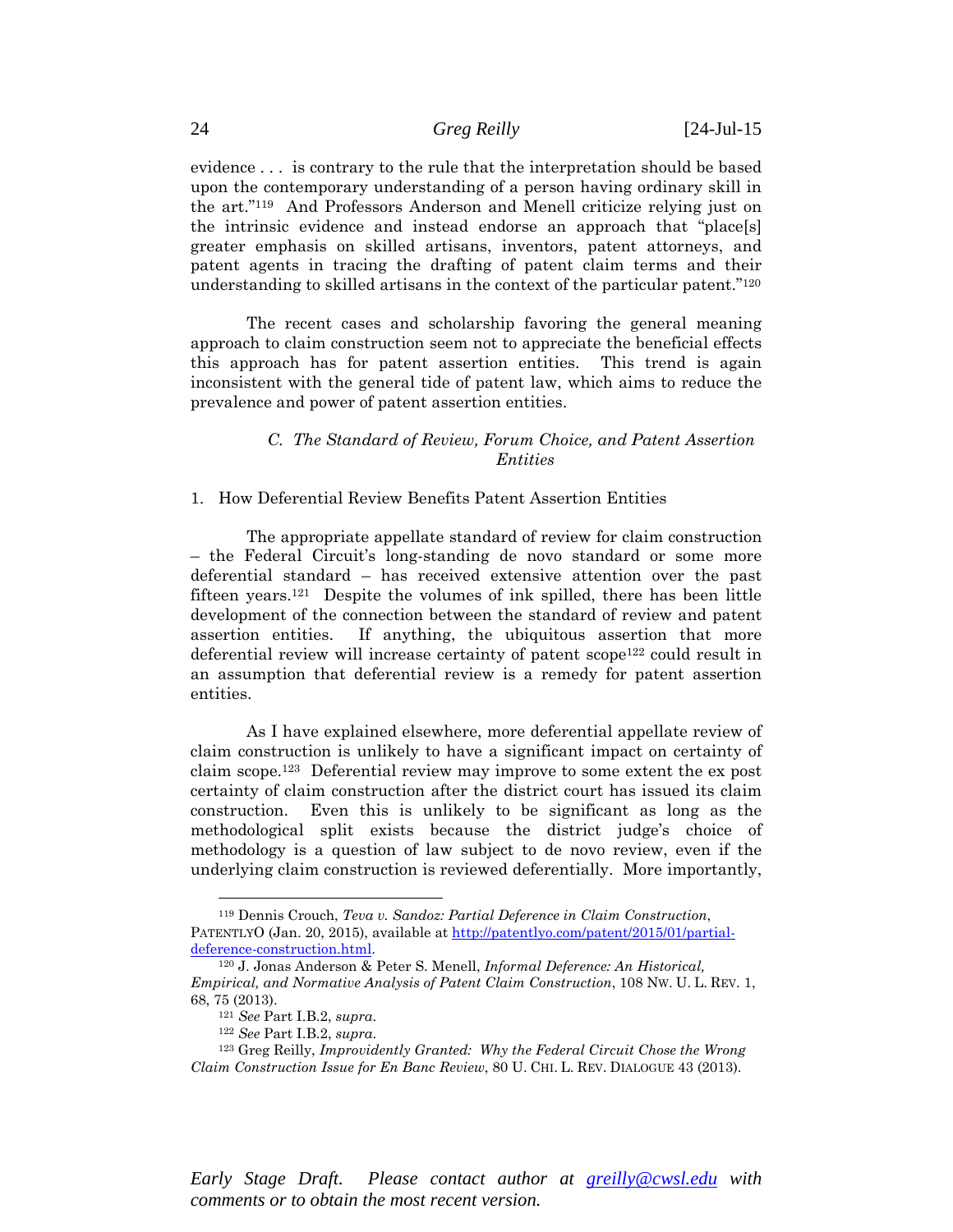deferential appellate review has no impact on the far more important question of ex ante unpredictability, *i.e.*, whether claim scope can accurately be predicted in advance of litigation. Thus, the likelihood that deferential review of claim construction will improve certainty of claim scope in a way that will affect patent assertion entities is low.

On the other hand, in two ways, deferential review of claim construction is likely to benefit patent assertion entities. First, as discussed in Part II.B.2, *supra*, deferential review incentivizes district judges to place greater reliance on the general meaning approach to claim construction and extrinsic evidence more generally.124 The result is likely to be greater uncertainty and breadth of claim scope, the exact conditions in which patent assertion entities thrive.125

Second, the more deferential standard of review provides greater power and discretion to the district judge.126 Some may see this as a benefit of deferential review, as the Federal Circuit is often seen as too powerful and self-aggrandizing.127 Similarly, some may believe that deferential review, and therefore less power for the Federal Circuit, will undermine patent assertion entities, since the Federal Circuit is often seen as pro-patentee.128 However, empirical evidence demonstrates that, at least in recent years, the Federal Circuit used its de novo review power to the detriment of patentees. Professor Cotropia's study of Federal Circuit claim construction decisions between 2010 and 2013 found that "[l]ower court decisions where the patentee wins are more likely to be subject to a claim construction reversal that prompts a change in the case's outcome,"

 $\overline{a}$ 

<sup>124</sup> See also J. Jonas Anderson & Peter S. Menell, *Informal Deference: An Historical, Empirical, and Normative Analysis of Patent Claim Construction*, 108 NW. U. L. REV. 1, 68, 75 (2013) (endorsing deferential review exactly because it will lead to greater emphasis on extrinsic texts and expert witnesses); Jason Rantanen, *Teva, Nautilus, and Change Without Change*, \_\_ STANFORD TECH. L.J. \_\_ (2015) (manuscript at 22-25) (hoping that deferential review will lead to this result). 125 *See* Part II.B.1, *supra*. This is true unless the incentives the Federal Circuit has

to emphasize the intrinsic record, so as to increase its ability to review claim construction de novo under *Teva*, leads it to resolve the claim construction spilt in favor

of the patent-only approach. *See id.* 126 Peter Lee, The Supreme Assimilation of Patent Law (June 2015 manuscript at 37), http://papers.ssrn.com/sol3/papers.cfm?abstract\_id=2616412 (describing how *Teva* and other Supreme Court decisions "elevat[e] districts courts and the PTO in influence relative to the Federal Circuit").<br><sup>127</sup> Peter Lee, The Supreme Assimilation of Patent Law (June 2015 manuscript at

<sup>37),</sup> http://papers.ssrn.com/sol3/papers.cfm?abstract\_id=2616412 (describing how Federal Circuit "tends to enhance its own power" and how de novo review of claim construction "allowed the Federal Circuit to assume greater power over a crucial aspect of patent litigation"). 128 Peter Lee, The Supreme Assimilation of Patent Law (June 2015 manuscript at

<sup>37),</sup> http://papers.ssrn.com/sol3/papers.cfm?abstract\_id=2616412 (describing Federal Circuit as "a pro-patent institution").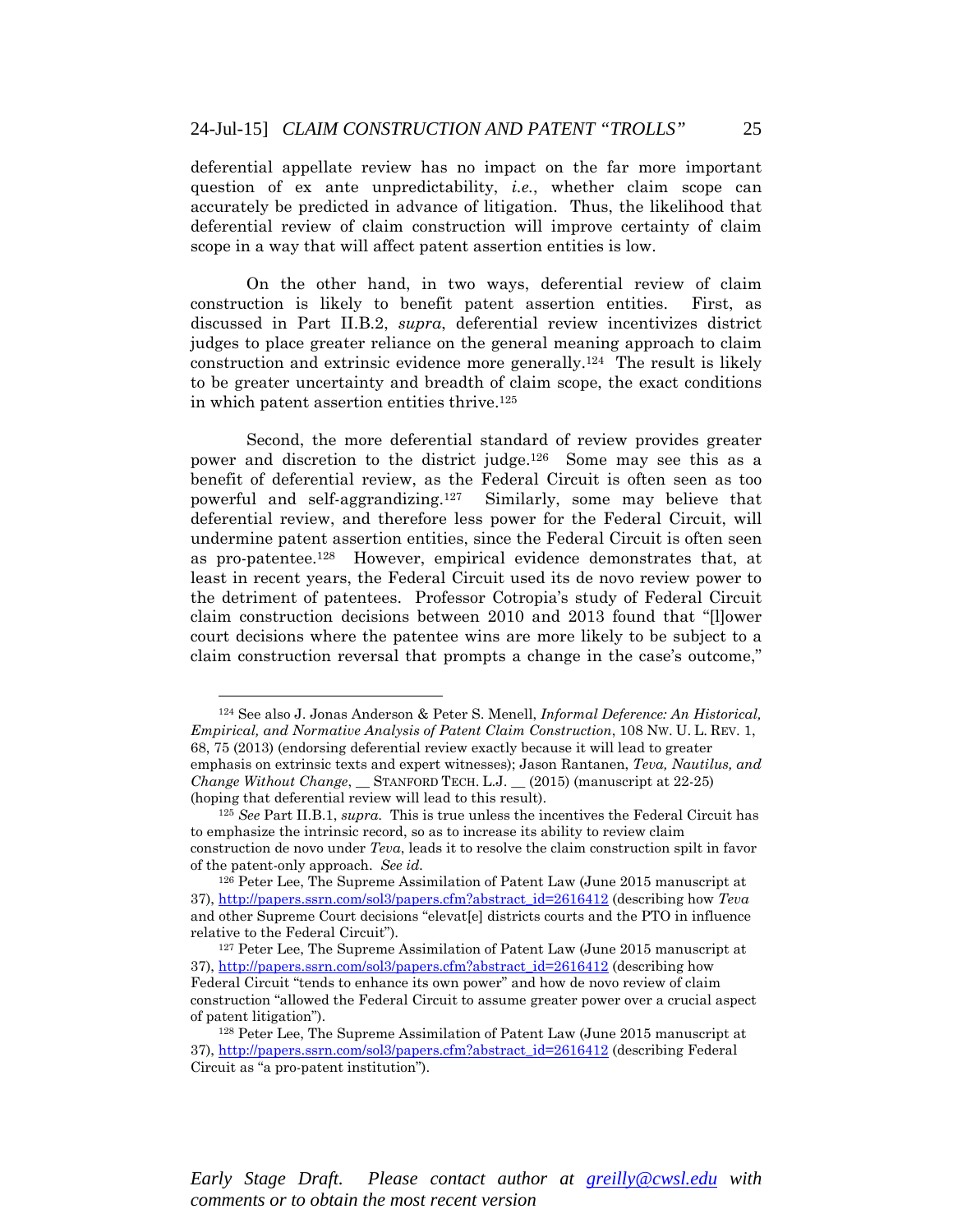whereas "in cases where the patentee loses below . . . the claim construction affirmance rate is the highest."129 These effects were strongest "in cases involving electronic, information technology, or business method patents,"130 the very areas in which patent assertion entities are most prevalent. Thus, assuming more deferential review of claim construction results in fewer reversals, patentees, especially patent assertion entities, will benefit, since reversals under de novo review were concentrated in cases where the patentee won below in the technical areas where patent assertion entities are the most active.

This potential result of deferential review is exacerbated by the increasing recognition that judges in certain districts, especially the U.S. District Court for the Eastern District of Texas, seek to attract patent litigation by distorting their decisions in favor of the patentee (who chooses the forum), or "forum selling."131 As a result, 29% of 2014 patent cases were filed in the Eastern District of Texas,<sup>132</sup> as were an astounding 44% of patent cases filed in the first half of 2015.133 Patent assertion entities in particular prefer to litigate in the Eastern District of Texas.134 To date, the Eastern District's primary means for attracting patent cases has been propatentee procedures.135 However, increased deference to district court claim construction decisions makes substantive differences between districts on claim construction more important, as they would be more likely to withstand appellate scrutiny. This will provide even greater incentives for patentees, including patent assertion entities, to file in the districts most favorable to them.136 It also could incentivize the Eastern

*Early Stage Draft. Please contact author at greilly@cwsl.edu with comments or to obtain the most recent version.* 

<sup>129</sup> Christopher A. Cotropia, *Is Patent Claim Interpretation Deference or Correction Driven?*, 2014 BYU L. REV. (forthcoming 2015) (Feb. 7, 2014 manuscript at 4), http://papers.ssrn.com/sol3/papers.cfm?abstract\_id=2265962. 130 Christopher A. Cotropia, *Is Patent Claim Interpretation Deference or Correction* 

*Driven?*, 2014 BYU L. REV. (forthcoming 2015) (Feb. 7, 2014 manuscript at 4),

http://papers.ssrn.com/sol3/papers.cfm?abstract\_id=2265962. 131 J. Jonas Anderson, *Court Competition for Patent Cases*, 163 U. PENN. L. REV. 631(2015); Daniel M. Klerman & Greg Reilly, *Forum Selling*, 89 S. CAL. L. REV. (forthcoming 2016), http://ssrn.com/abstract=2538857. 132 Daniel M. Klerman & Greg Reilly, *Forum Selling*, 89 S. CAL. L. REV.

<sup>(</sup>forthcoming 2016), http://ssrn.com/abstract=2538857. 133 Brian Howard, *2015 First Half Patent Case Filing Trends*, LEXMACHINA (July

<sup>14, 2015),</sup> https://lexmachina.com/2015-first-half-patent-case-filing-trends/ (finding 1387 of 3122 patent cases filed in first half of 2015 were filed in Eastern District of Texas). 134 Government Accounting Office, *Assessing Factors That Affect Patent* 

*Infringement Litigation Could Help Improve Patent Quality*, Report No. GAO-13-465, at 24 (Aug. 2013) (finding that patent assertion entities "filed more lawsuits in the Eastern District of Texas than other types of plaintiffs" and that 39% of their cases were filed there compared to 8% of cases filed by other types of plaintiffs). 135 Daniel M. Klerman & Greg Reilly, *Forum Selling*, 89 S. CAL. L. REV.

<sup>(</sup>forthcoming 2016), http://ssrn.com/abstract=2538857. 136 Brief for Intel Corp. et al. as Amici Curiae in Support of Affirmance, *Teva* 

*Pharmaceuticals USA, Inc. v. Sandoz, Inc.*, 135 S.Ct. 831 (2015) (suggesting that patent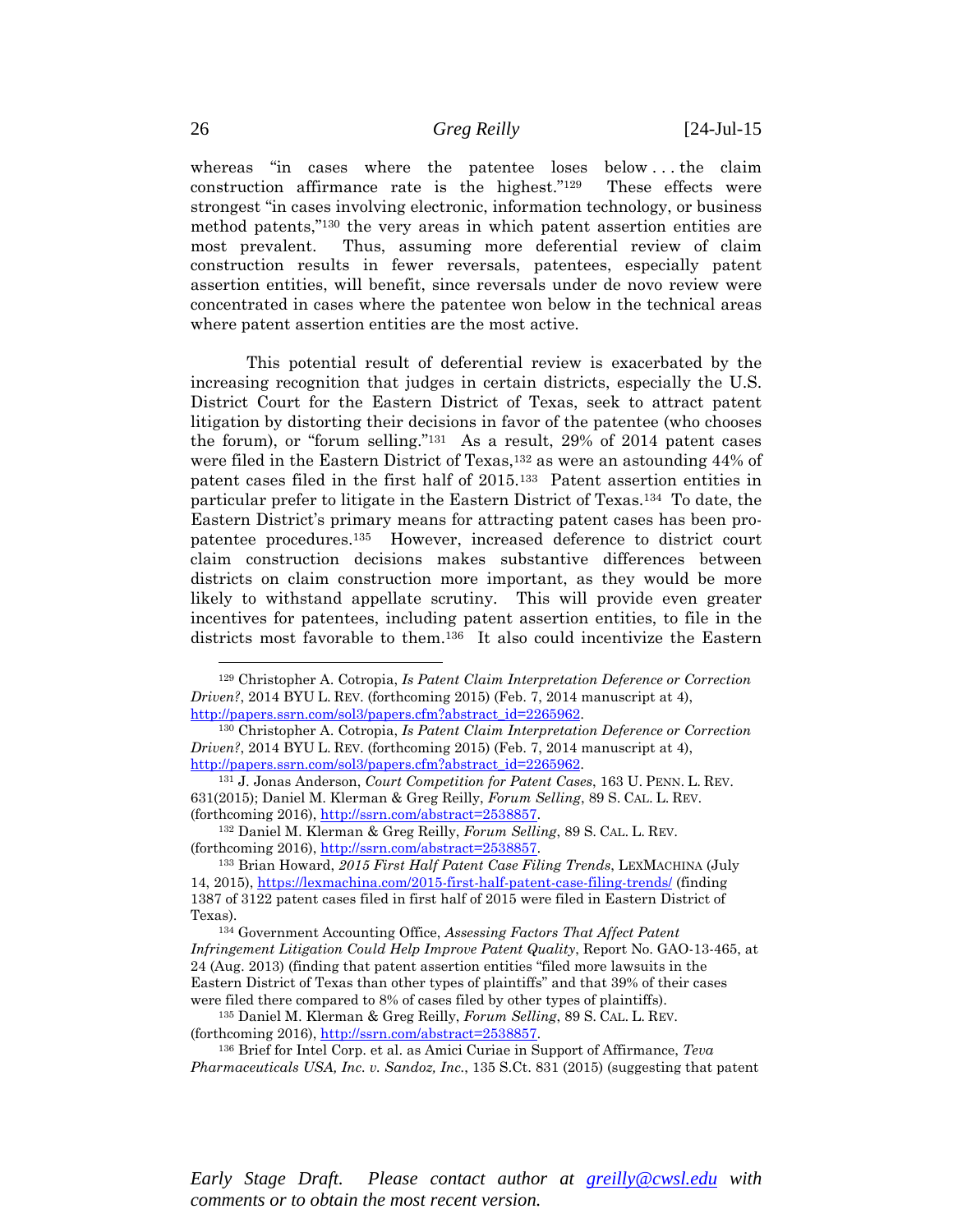District of Texas, and other forum selling districts, to compete for patentees by offering them even more favorable (likely broader) claim construction decisions.

Rough empirical evidence suggests that the Eastern District of Texas already does so. The leading, or perhaps most extreme, example of the general meaning approach favored by patent assertion entities was *Texas Digital Systems, Inc. v. Telegenix, Inc.*,137 a decision subsequently "renounced"138 (even if not formally overruled) by the en banc Federal Circuit's 2005 *Phillips* decision*.*139 The leading example of the patentfocused approach is probably *Vitronics Corp. v. Conceptronic, Inc.*, a decision that was expressly reaffirmed by *Phillips*.140 Unsurprisingly given their relative precedential status, *Phillips* was cited nine times more frequently than *Texas Digital* nationwide from 2006-2013 and *Vitronics* six times more frequently than *Texas Digital*. But in the Eastern District of Texas, *Phillips* was cited only four times more frequently than *Texas Digital* and *Vitronics* only three times more frequently than *Texas Digital*.141 Thus, while the Eastern District cites *Phillips* and *Vitronics* at rates comparable to elsewhere, it cites the patent-assertion-entity-friendly *Texas Digital* general meaning decision far more frequently than normal.142 This is consistent with, though hardly dispositive of, a conclusion that the Eastern District of Texas' claim construction decisions benefit patent assertion entities, decisions that are more likely to withstand appellate scrutiny under deferential review.

Thus, deferential review of claim construction is unlikely to reduce

 $\overline{a}$ 

July 12, 2005. My study started with January 1, 2006 to allow district courts to adjust to *Phillips*. Citations were calculated via Westlaw by entering the citation for each decision; clicking on the "Citing References" function; limiting to cases; limiting to Jan. 1, 2006-Dec. 31, 2013; limiting to district courts; limiting by "hide negative." For each decision, citations were then limited just to E.D. Tex and again limited to hide negative. Nationwide, there were 2832 cites to *Phillips*, 1995 cites to *Vitronics*, and 328 cites to *Texas Digital*. In the Eastern District of Texas, there were 437 cites to *Phillips*, 312 cites to *Vitronics*, and 107 cites to *Texas Digital*. 142 According to Lex Machina, 16.7% of claim construction orders from 2006-2013

are from the Eastern District of Texas. 15.4% of non-negative citations to *Phillips* and 15.6% of non-negative citations to *Vitronics* were from the Eastern District, but 32.6% of non-negative citations to *Texas Digital* were from the Eastern District. *See id.*

assertion entities are "especially likely to exploit forum-shopping opportunities" created by deferential review of claim construction). 137 308 F.3d 1193 (Fed. Cir. 2002); *see also* Kelly Casey Mullally, *Patent* 

*Hermeneutics: Form & Substance in Claim Construction*, 59 FLA. L. REV. 333, 354 (2007). 138 Kelly Casey Mullally, *Patent Hermeneutics: Form & Substance in Claim* 

*Construction*, 59 FLA. L. REV. 333, 358 (2007). 139 *Phillips v. AWH Corp*., 415 F.3d 1303 (Fed. Cir. 2005) (en banc). 140 90 F.3d 1576 (Fed. Cir. 1996); Kelly Casey Mullally, *Patent Hermeneutics: Form* 

*<sup>&</sup>amp; Substance in Claim Construction*, 59 FLA. L. REV. 333, 362 (2007). 141 *Phillips* was issued, and *Texas Digital* renounced and *Vitronics* reaffirmed, on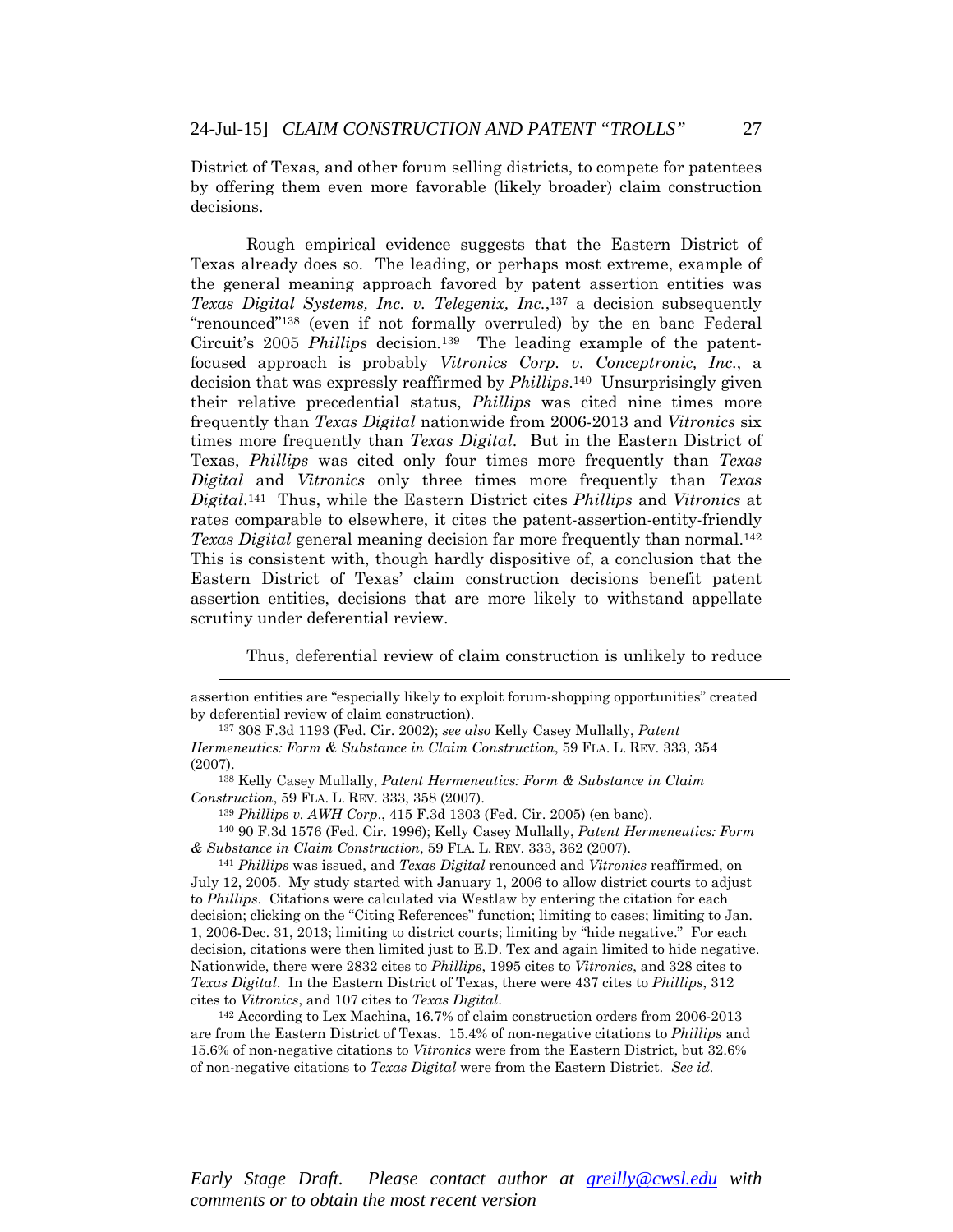uncertainty in a way that will affect patent assertion entities. By contrast, it is likely to increase use of patent-assertion-entity friendly general meaning approach, as well as increase the power and importance of the district courts most favorable to patent assertion entities. Overall, deferential review of claim construction is good news for patent assertion entities. Unsurprisingly, the nation's leading technology companies (again, the most popular target of patent assertion entities) in recent years have bucked conventional wisdom in the patent community and argued for retention of the Federal Circuit's de novo review standard.143

#### 2. How Current Trends Benefit Patent Assertion Entities

Current claim construction trends favoring of patent assertion entities are clearest for the appellate standard of review. In *Teva v. Sandoz*, the Supreme Court rejected the Federal Circuit's de novo standard of review, holding instead that some measure of deference was appropriate in reviewing district court claim construction decisions. Specifically, the Court held that a district court's "subsidiary factual findings about th[e] extrinsic evidence . . . must be reviewed for clear error on appeal," though the Federal Circuit should "still review the district court's ultimate construction of the claim de novo."144 "On its face, *Teva v. Sandoz* unquestionably altered the standard of review for claim construction, shifting it towards greater deference to the district courts."145 Patent assertion entities are likely to benefit under this more deferential regime, as explained in the prior section.

Commentators have generally praised the Supreme Court's adoption of more deferential claim construction review.146 Some commentators even have criticized the Federal Circuit for not vigorously implementing deferential review post-*Teva* and urged an expansive reading of the deferential review required by *Teva*.147

 $\overline{a}$ 

<sup>143</sup> Brief of Google Inc. et al. as Amici Curiae in Support of Respondents, *Teva Pharmaceuticals USA, Inc. v. Sandoz, Inc.*, 135 S.Ct. 831 (2015) (joined by Google, Dell, HP, Salesforce.com, Twitter, Yahoo!, Acushnet, eBay, Kaspersky Lab, Limelight Networks, Newegg, QVC, SAS Institute, and Xilink); Brief for Intel Corp. et al. as Amici Curiae in Support of Affirmance, *Teva Pharmaceuticals USA, Inc. v. Sandoz, Inc.*, 135 S.Ct. 831 (2015) (joined by Intel, EMC, Facebook, Red Hat, and Verizon); Brief of Google Inc. et al. as Amicus Curiae in Support of Appellant, *Lighting Ballast Control LLC v. Philips Elecs. N. Am. Corp.*, 744 F.3d 1272 (Fed. Cir. 2014) (en banc) (joined by Google,

Amazon, HP, Red Hat, and Yahoo!). 144 *Teva Pharmaceuticals USA, Inc. v. Sandoz, Inc.*, 135 S.Ct. 831, 841 (2015) 145 Jason Rantanen, *Teva, Nautilus, and Change Without Change*, \_\_ STANFORD

TECH. L.J.  $\_$  (2015) (manuscript at 10).<br><sup>146</sup> J. Jonas Anderson & Peter S. Menell, *Restoring the Fact/Law Distinction in Patent Claim Construction*, 109 NW. U. L. REV. ONLINE 187 (2015); Jason Rantanen,

*Teva, Nautilus, and Change Without Change*, \_\_ STANFORD TECH. L.J. \_\_ (2015). 147 Jason Rantanen, *Teva, Nautilus, and Change Without Change*, \_\_ STANFORD TECH. L.J. \_\_ (2015) (manuscript at 18-22).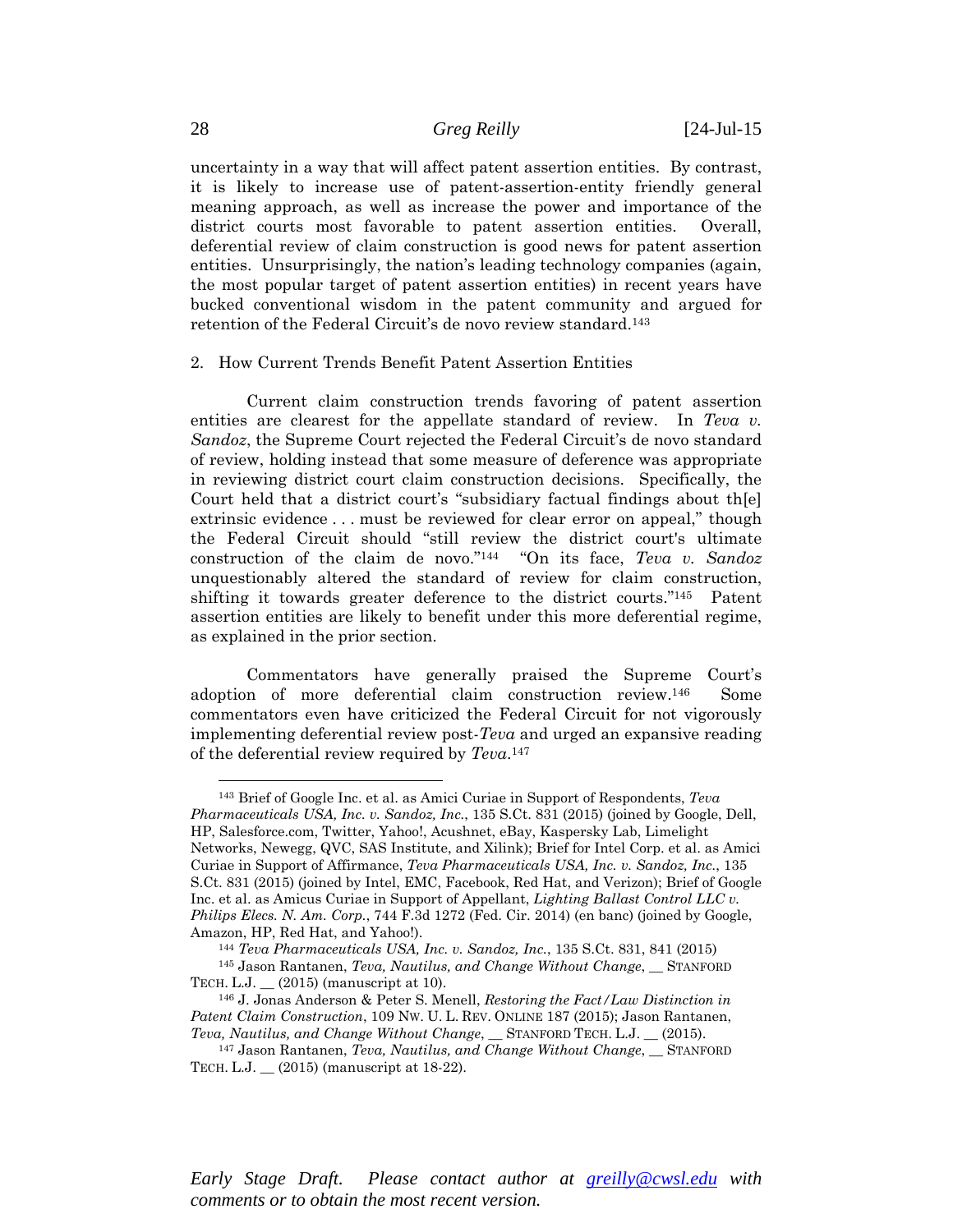Once again, the trends in claim construction – where increased deference to district court claim constructions will benefit patent assertion entities – are out of step with the trends in the rest of patent law, where concerns about patent assertion entities are rampant.

## III. LESSONS FROM THE INTERSECTION OF CLAIM CONSTRUCTION AND PATENT ASSERTION ENTITIES

This Part turns from the descriptive to the normative. Part II described the overlooked connection between claim construction and patent assertion entities, as well as how patent assertion entities benefit from problems and trends in claim construction doctrine. This Part addresses what this descriptive account means for the patent system.

### *A. If You Care About Patent Assertion Entities, You Should Care About Claim Construction*

A sometimes fierce debate exists within the patent community as to whether patent assertion entities are good or bad for the patent system.<sup>148</sup> This Essay does not take sides in that debate. Regardless of one's views of patent assertion entities, it is useful to recognize their connection to claim construction issues and trends.

For those who believe that concerns about patent assertion entities are overblown or that patent assertion entities play a beneficial role in the patent system, this Essay will probably be of little import. Perhaps (hopefully?) they will find the descriptive account interesting and recognition of the relationship between claim construction doctrine and patent assertion entities useful. However, they will be undisturbed by the fact that the issues and trends in claim construction help patent assertion entities, though perhaps (as I do<sup>149</sup>) they will find the issues and trends in claim construction problematic in their own right unrelated to patent assertion entities.

On the other hand, for the majority of the patent community concerned (to some extent) about patent assertion entities, this Essay should serve as a wake-up call. Problems with claim construction are ignored in debates and reforms related to patent assertion entities. If anything, claim construction is treated as a solution, not a cause, of the

 $\overline{a}$ 

<sup>148</sup> *See* Part I.A, *supra*. 149 *See* Greg Reilly, *Completing the Picture of Uncertain Patent Scope*, 91 WASH. U. L. REV. 1353 (2014); Greg Reilly, *Judicial Capacities and Patent Claim Construction: An Ordinary Reader Standard*, 20 MICH. TELECOMM. & TECH. L. REV. 243 (2014); Greg Reilly, *Improvidently Granted: Why the Federal Circuit Chose the Wrong Claim Construction Issue for En Banc Review*, 80 U. CHI. L. REV. DIALOGUE 43 (2013).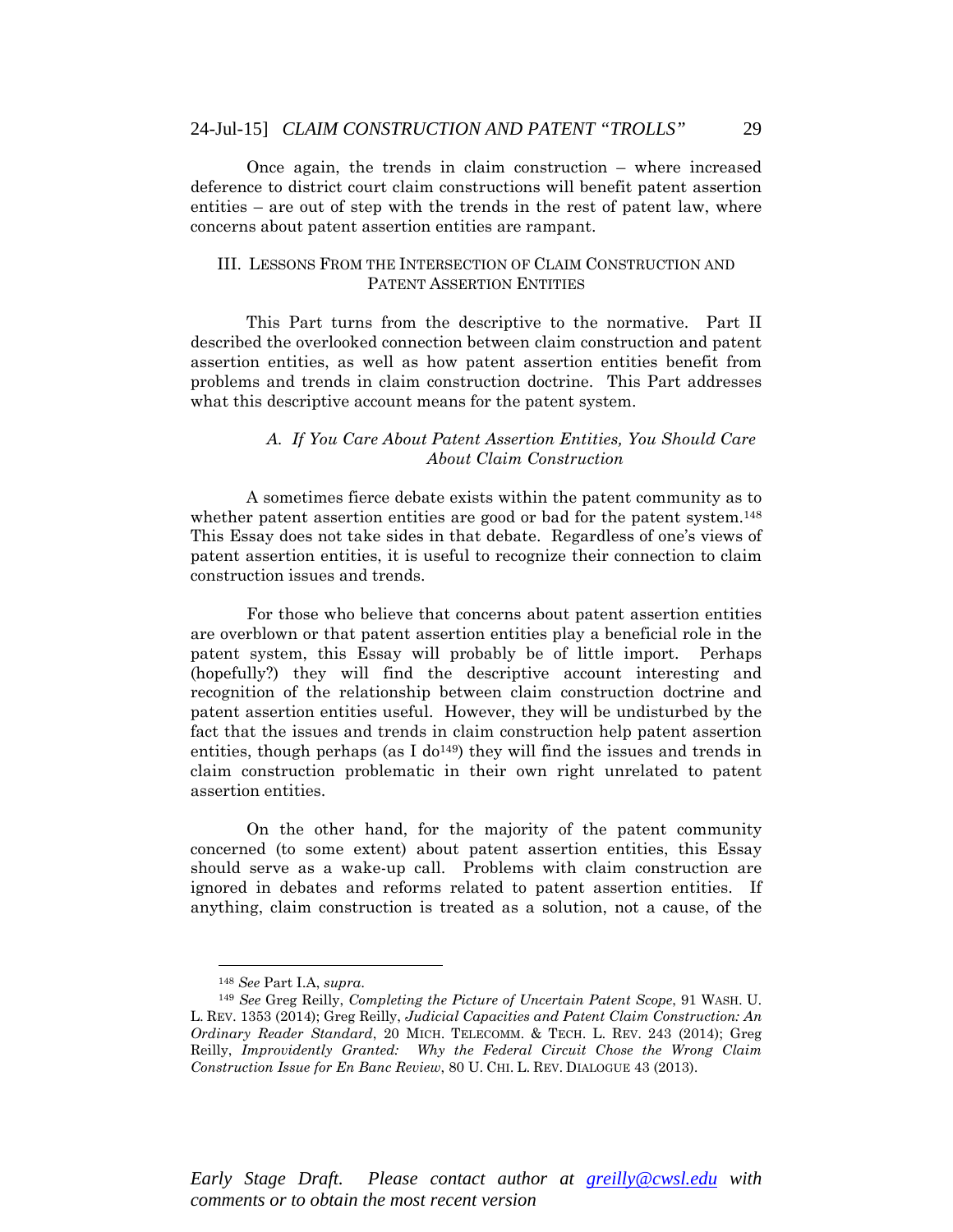"patent troll problem."150 This Essay suggests that claim construction problems contribute to the effectiveness of patent assertion entities. More troubling, claim construction doctrine and commentary is moving in a direction that favors patent assertion entities. If patent assertion entities are as problematic as many in the patent community believe, then it is important to address the underlying problems of claim construction and reconsider the direction in which claim construction is moving. Those in the crosshairs of patent assertion entities – the nation's leading technology companies – seem to have reached this very conclusion.151

This Essay also contributes to debates over claim construction. At times, claim construction feels as if it is in a time warp, with the battle lines and arguments drawn in the early 2000s and little changed in the intervening years despite significant changes in the patent litigation landscape. Concerns about patent assertion entities appear in virtually all discussions of patent issues these days. But not claim construction. Claim construction is the one area immune from analysis about how the rise of patent assertion entities over the past decade has changed the patent landscape. Likewise, the dramatic concentration of patent cases in the Eastern District of Texas over the past decade plays little part in claim construction discussions. Commentators praise recent developments in claim construction, like the *Teva* decision, even as they acknowledge that the success of these developments depend on faithful implementation by district judges, which they assume will occur.<sup>152</sup> This is a questionable assumption in the current patent litigation landscape, where approaching half of all patent cases are filed in a single district exactly because that district has consistently applied the law in a way to favor patentees, including patent assertion entities.153

Those debating claim construction issues would be well-advised to consider the consequences for patent assertion entities of various approaches to claim construction. Some may argue that trends in claim construction rules like deferential review and the general meaning

 $\overline{a}$ 

<sup>150</sup> *See* Part I.C, *supra*. 151 Brief of Google Inc. et al. as Amicus Curiae in Support of Appellant 4, *Lighting Ballast Control LLC v. Philips Elecs. N. Am. Corp.*, 744 F.3d 1272 (Fed. Cir. 2014) (en banc) ("[T]he root causes of uncertainty in claim construction are vaguely drafted claims and contradictory claim-construction methodologies, not appellate review. Deference would not ameliorate those causes of uncertainty; it would make them worse. Deference would . . . incentivize [district judges] to rely more on the extrinsic evidence presented in any given case, and less on what a patent actually says, in hopes of securing greater

deference."). 152 J. Jonas Anderson & Peter S. Menell, *Restoring the Fact/Law Distinction in Patent Claim Construction*, 109 NW. U. L. REV. ONLINE 187, 197-199 (2015). 153 *See* Part II.C.1, *supra*; *see also* J. Jonas Anderson, *Court Competition for Patent* 

*Cases*, 163 U. PENN. L. REV. 631(2015); Daniel M. Klerman & Greg Reilly, *Forum Selling*, 89 S. CAL. L. REV. (forthcoming 2016), http://ssrn.com/abstract=2538857.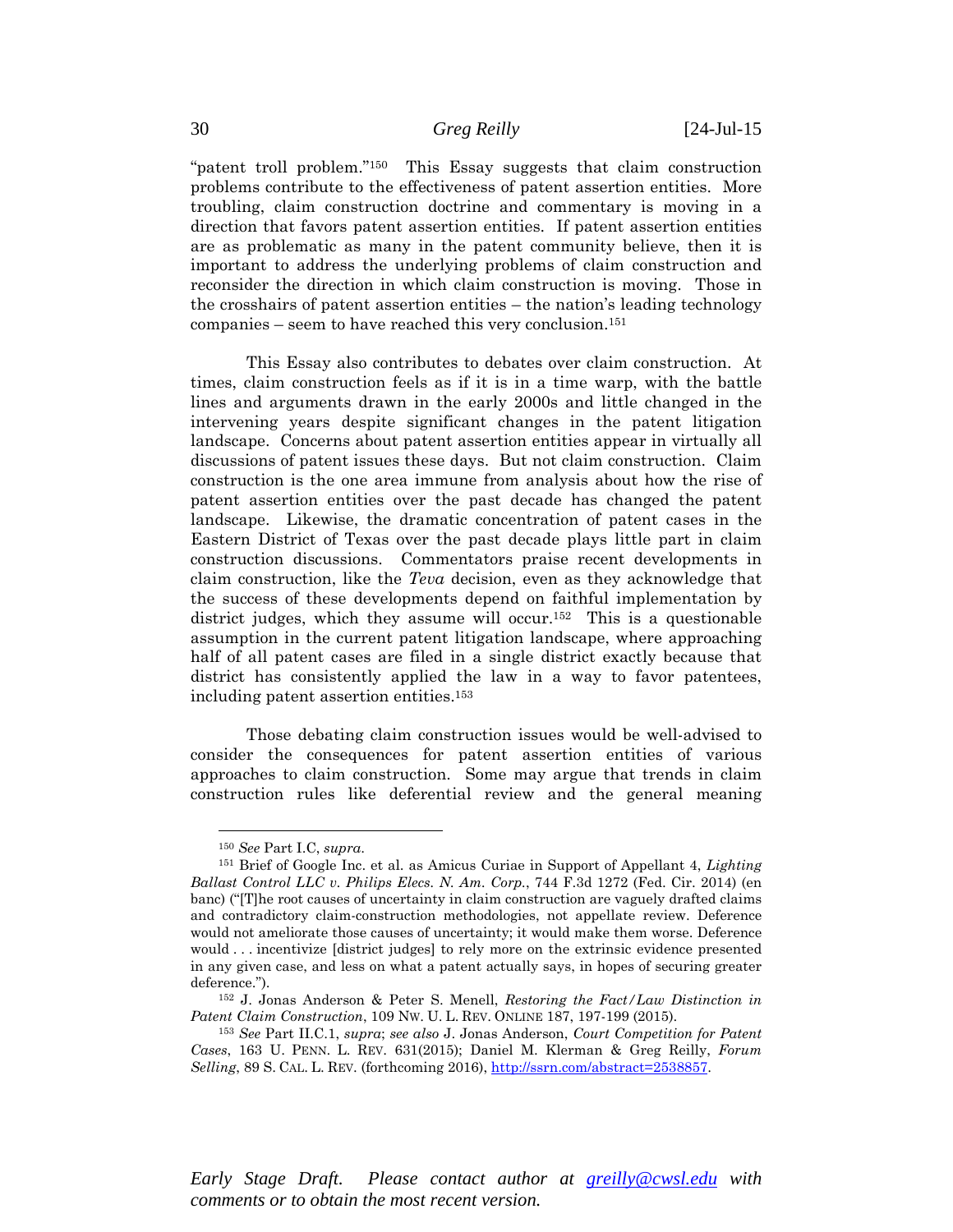approach are warranted for reasons unrelated to patent assertion entities. That certainly could be true, though I have previously doubted it.<sup>154</sup> Regardless, the consequences for patent assertion entities are a cost of these trends that should be weighed in any cost-benefit analysis of claim construction rules.

This is not to say that claim construction doctrine should be applied differently in cases brought by patent assertion entities or designed in a particular way solely to combat patent assertion entities. Rather, I agree with Professor Lemley and Douglas Melamed that "[p]atent trolls alone are not the problem; they are a symptom of larger problems with the patent system."155 This Essay builds on the Lemley and Melamed's *Missing the Forest for the Trolls* by suggesting that the current state and trends of claim construction are one of those "larger problems" of which patent assertion entities are a "symptom." As Lemley and Melamed conclude, "[e]xposing the larger problems allows us to contemplate changes in patent law that will actually tackle the underlying pathologies of the patent system and the abusive conduct they enable."156 Current claim construction issues and problems are problematic in their own right. The positive consequences for patent assertion entities cast even further doubt on the current state of claim construction.

Finally, this Essay only argues that reversing current trends in claim construction could help address success and influence of patent assertion entities, not that it is the only way of doing so. It is possible that other patent reforms will successfully combat patent assertion entities, without the need for any changes to the general doctrine or trends in claim construction. For example, perhaps venue reform that limits the ability to file in the Eastern District of Texas will undermine patent assertion entities.

Similarly, Professor Lemley's suggestion for limiting software functional claiming could be sufficient to combat patent assertion entities. Over half of patent assertion entity cases involve software patents,<sup>157</sup> and estimates are that 100% of the software claims asserted by patent

 $\overline{a}$ 

<sup>154</sup> *See* Greg Reilly, *Completing the Picture of Uncertain Patent Scope*, 91 WASH. U. L. REV. 1353 (2014); Greg Reilly, *Judicial Capacities and Patent Claim Construction: An Ordinary Reader Standard*, 20 MICH. TELECOMM. & TECH. L. REV. 243 (2014); Greg Reilly, *Improvidently Granted: Why the Federal Circuit Chose the Wrong Claim* 

*Construction Issue for En Banc Review*, 80 U. CHI. L. REV. DIALOGUE 43 (2013). 155 Mark A. Lemley & Douglas Melamed, *Missing the Forests for the Trolls*, 113 COLUM. L. REV. 2117, 2121 (2013) 156 Mark A. Lemley & Douglas Melamed, *Missing the Forests for the Trolls*, 113

COLUM. L. REV. 2117, 2121 (2013) 157 James Bessen et al., *The Private and Social Costs of Patent Trolls*, REGULATION,

<sup>26, 29 (</sup>Winter 2011-2012) (finding 62% of patents asserted in patent assertion entity cases were software patents).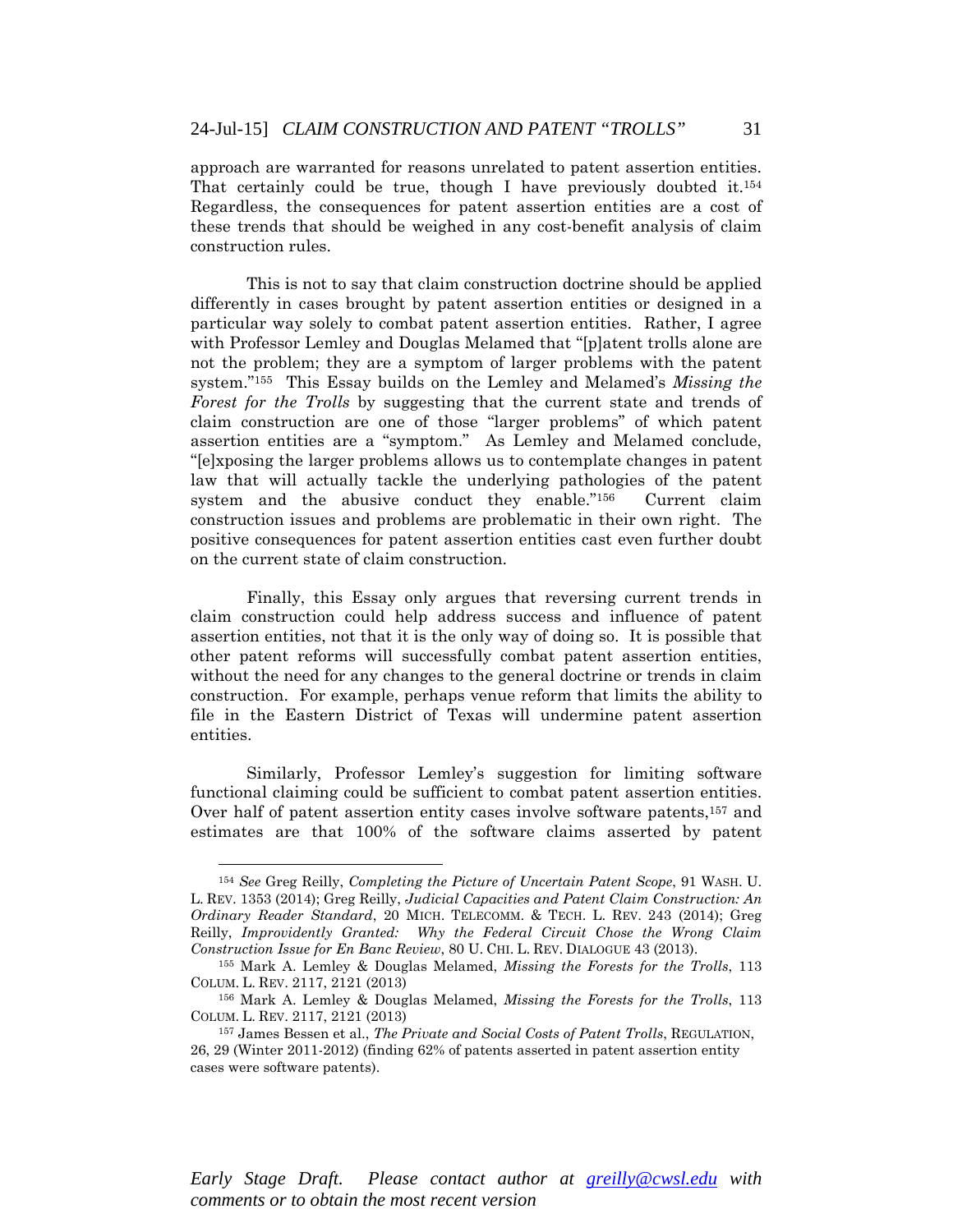assertion entities use functional claim language.158 To some extent, Professor Lemley's proposal is consistent with the analysis in this Essay. This Essay suggests that persistent split in the Federal Circuit's claim construction precedent and the continued vitality of the general meaning approach to claim construction are significant factors in the uncertainty and overbreadth of claim scope on which patent assertion entities rely.159 Professor Lemley would create special rules for interpreting software functional claims that are more consistent with the patent-focused approach than the general meaning approach. Doing so would mitigate the problems created by the persistence of both the claim construction split generally and the general meaning approach specifically, perhaps sufficiently to severely undermine patent assertion entities' prospects of success.

For several reasons, however, it is still important to recognize the connection between general claim construction problems and patent assertion entities. First, a significant portion of patent assertion entity cases do not involve functional software claims, approximately 40%, and would be unaffected by Professor Lemley's proposal.<sup>160</sup> Although the en banc Federal Circuit recently expanded the circumstances in which claims will be deemed so-called "means-plus-function" claims that are limited to the corresponding structure disclosed in the specification,161 Professor Lemley's broader proposal to limit all functional claims to the means disclosed for performing the function disclosed in the specification has not been adopted. Third, even if Professor Lemley's proposal were adopted, the line between functional and non-functional claims is murky. Skilled claim drafters are likely to find creative ways to write claims that are the equivalent of functional claims while avoiding the "functional" label and the special claim construction rules that would come with it.

# *B. Claim Construction Problems Undermine Other Efforts to Combat Patent Assertion Entities*

To this point, I have focused on how the problems and trends in claim construction directly benefit patent assertion entities. But claim construction doctrine is relevant to the debate over patent assertion entities for another reason. The problems and trends in claim construction indirectly benefit patent assertion entities by limiting the likely effectiveness of many of the leading proposals to combat patent assertion entities.

*Early Stage Draft. Please contact author at greilly@cwsl.edu with comments or to obtain the most recent version.* 

<sup>158</sup> Mark A. Lemley, *Functional Claiming*, 2013 WISCONSIN L. REV. 905, 920 n.65. 159 *See* Part II.A, B., *supra*. 160 James Bessen et al., *The Private and Social Costs of Patent Trolls*, REGULATION,

<sup>26, 29 (</sup>Winter 2011-2012). 161 Williamson v. Citrix Online, LLC, No. 2013-1130 (Fed. Cir. June 16, 2015) (en

banc in relevant part).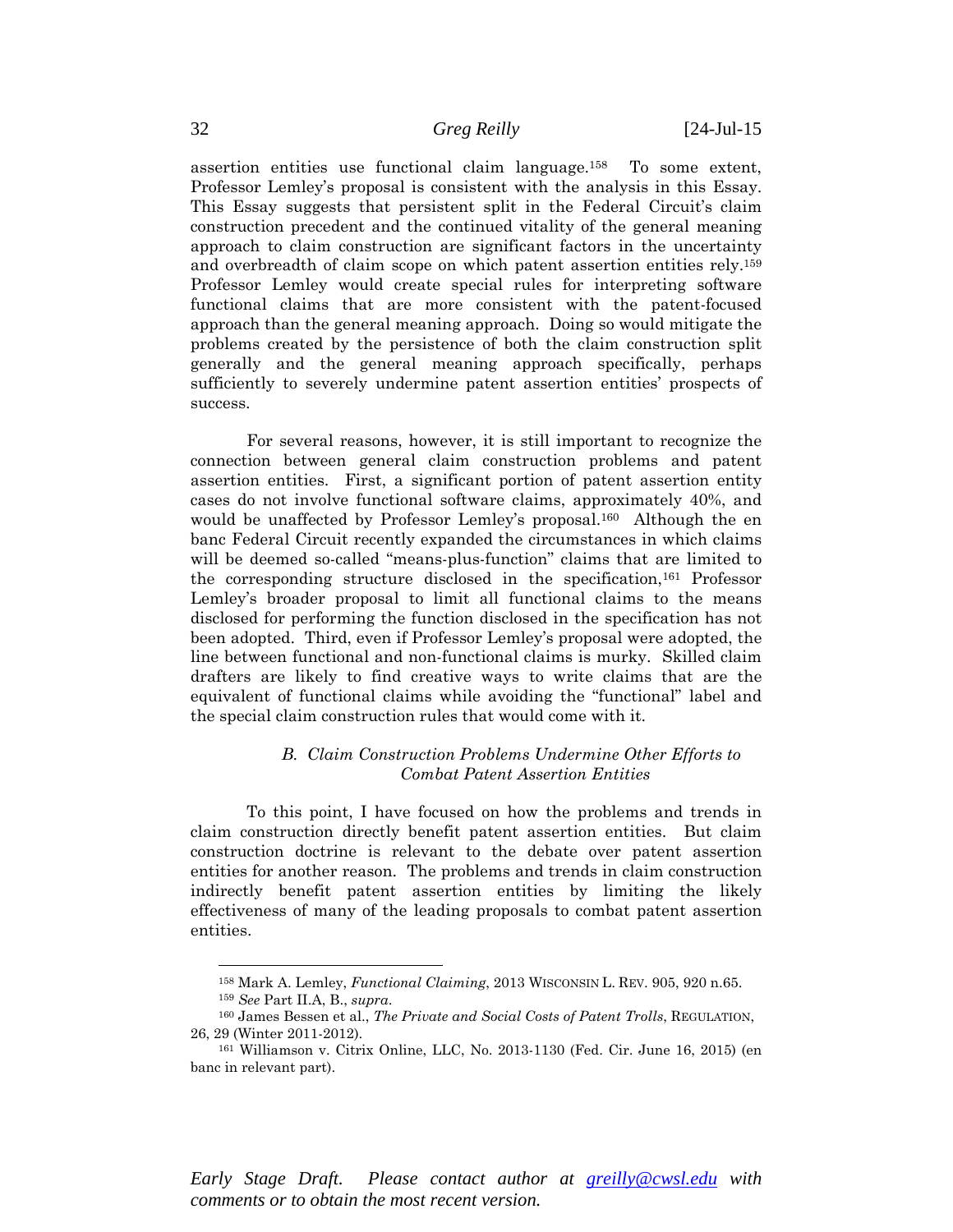Most proposals to combat patent assertion entities are motivated by the belief that patent assertion entities bring weak claims and that mechanisms are needed to deter or weed out these weak claims. Proposals abound to weed out these weak, meritless, or frivolous claims, such as heightened pleading requirements, fee shifting, and Rule 11 sanctions. These proposals generally require a determination that the claim lack merit when brought. This is obviously true of heightened pleading requirements. It also true of Rule 11 sanctions, which require the contentions in the complaint to have factual and legal support at the time the attorney signs and files the complaint. Likewise, proposals that would require the nonprevailing party to pay the attorneys' fees of the prevailing party would excuse fee shifting if "the position and conduct of the nonprevailing party or parties were reasonably justified in law and fact," or something significantly equivalent.<sup>162</sup>

However, under the current state of claim construction, requirements like "reasonably justified" and "plausible" are very low thresholds for the patentee to pass. An issued patent benefits from the statutory presumption of validity, which likely is sufficient for a plaintiff to be "reasonably justified" or "plausible" in believing the patent is not invalid. It is widely recognized that claim construction is normally decisive as to the infringement question. In light of the issues with claim construction discussed above, how difficult is it really for a patentee to identify a "reasonably justified" or "plausible" claim construction (and therefore infringement) position? The patentee has two equally valid claim construction methodologies from which to choose, methodologies that result in differing claim scope. As a result of the continued vitality of the general meaning approach, the patentee need only be able to find a dictionary, scientific text, or paid expert willing to support its claim construction position in order for it to be "reasonably justified" and "plausible."

The uncertainty and breadth of potential claim constructions under current jurisprudence gives the patentee a lot of leeway in filing patent infringement cases. The patentee will almost always be able to state a plausible, good faith claim at the time of filing because the range of potential claim constructions is so great. As a result, there is a good chance that efforts to address the patent assertion entity "problem" that rely on identifying claims that lack merit at the time of filing are likely to be futile.

#### **CONCLUSION**

For too long, the vigorous debates over patent assertion entities and claim construction have operated independent of each other. Current problems and trends in claim construction have important consequences

 $\overline{a}$ 

 $162$  H.R. 9,  $114$ <sup>th</sup> Cong.,  $1$ <sup>st</sup> Session, at 6 (as introduced in the House, Feb. 5, 2015).